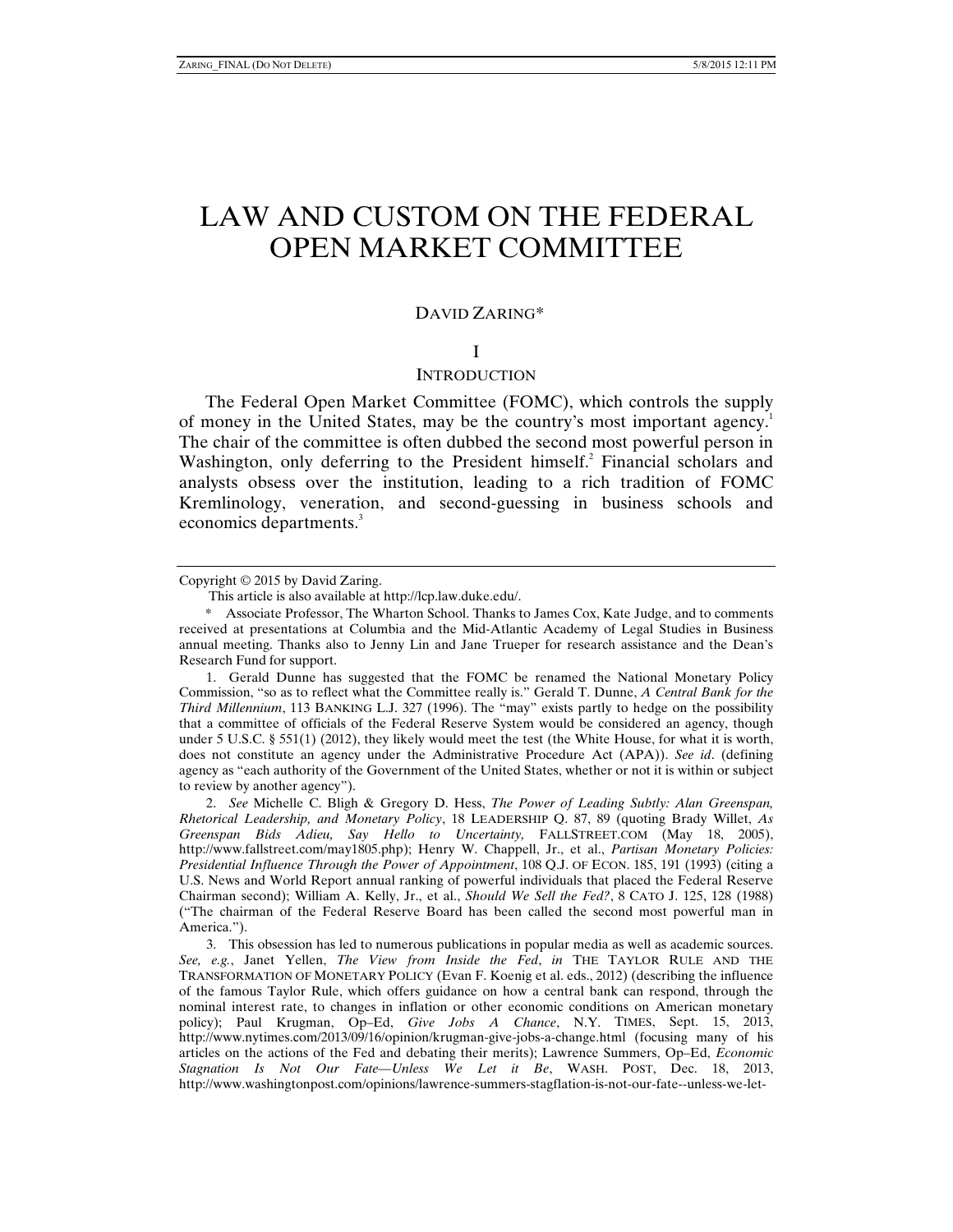But legal scholars have been less entranced by the committee—put off, perhaps, by the fact that the institution has never been checked by the courts or by the Administrative Procedure Act (APA).<sup>4</sup> As a result, there has been no effort to come to grips with the administrative law of the FOMC; this article seeks to redress that gap.

The FOMC enjoys a legal mandate that shields its discretion to a remarkable degree. The principal claim here is that this shield, combined with the imperatives of bureaucratic organization in an institution whose raison d'etre is stability, has turned the FOMC into an agency governed by internally developed tradition in lieu of externally imposed constraints. The makeup of the committee, the materials that it consults before rendering monetary policy decisions, its voting mechanisms, and the way its decisions are promulgated are products of a mélange of evolving tradition and statutory permissiveness.

One might argue that some combination of law and tradition explains what happens in most agencies. But the degree of reliance on tradition sets the FOMC apart. No one worries about the customs governing evidence presentation and voting order on multimember boards like the Securities and Exchange Commission (SEC) or the National Labor Relations Board (NLRB), but they are subjects of scrutiny at the FOMC. By the same token, APA law, rather than traditions such as that of the FOMC's so-called "beige book," governs what goes into the record before, say, the EPA or Commerce Department make their factual findings.<sup>5</sup> And Supreme Court decisions like *Motor Vehicle Manufacturers Ass'n v. State Farm Mutual Automobile Insurance Co.* mean that the decisions rendered by most agencies are substantially lengthier, and strive for substantially less ambiguity, than those of the FOMC.<sup>6</sup>

It is possible that this sort of development of routinized custom might be expected for agencies with few legal constraints. If so, the FOMC is a fine example of an institutional tendency, one that might have particular application in other forms of financial regulation. A mix of tradition and legal constraint are a feature of administrative constraint in that field, where litigation providing definitive opinions on required process is rare, and informal—and often nontransparent—oversight a norm. An account of the FOMC that jibes with the way this sort of regulation works might serve as a prod or a comparator for

it-be/2013/12/15/55a1b84e-65c1-11e3-a0b9-249bbb34602c\_story.html (outlining the role of monetary policy in avoiding a permanent depression).

 <sup>4.</sup> The agency that houses the FOMC has suffered from a similar neglect, even though, as Colleen Baker has observed, the Federal Reserve Board has "legal aspects [that] are highly significant and merit careful analysis by legal scholarship." Colleen Baker, *The Federal Reserve as Last Resort*, 46 U. MICH. J.L. REFORM 69, 71 (2012).

 <sup>5.</sup> *See* David Fettig, *The Federal Reserve's Beige Book: A Better Mirror than Crystal Ball,* THE REGION, (Mar. 1, 1999), https://www.minneapolisfed.org/publications\_papers/pub\_display.cfm?id=3568 (stating that the Beige Book is "just one piece of information used in the making of monetary policy" by the FOMC).

 <sup>6.</sup> Motor Vehicle Mfrs. Ass'n v. State Farm Mut. Auto. Ins. Co., 463 U.S. 29, 30 (1983). The FOMC, of course, also must in theory adhere to rationality review—it is, however, rarely required to do so.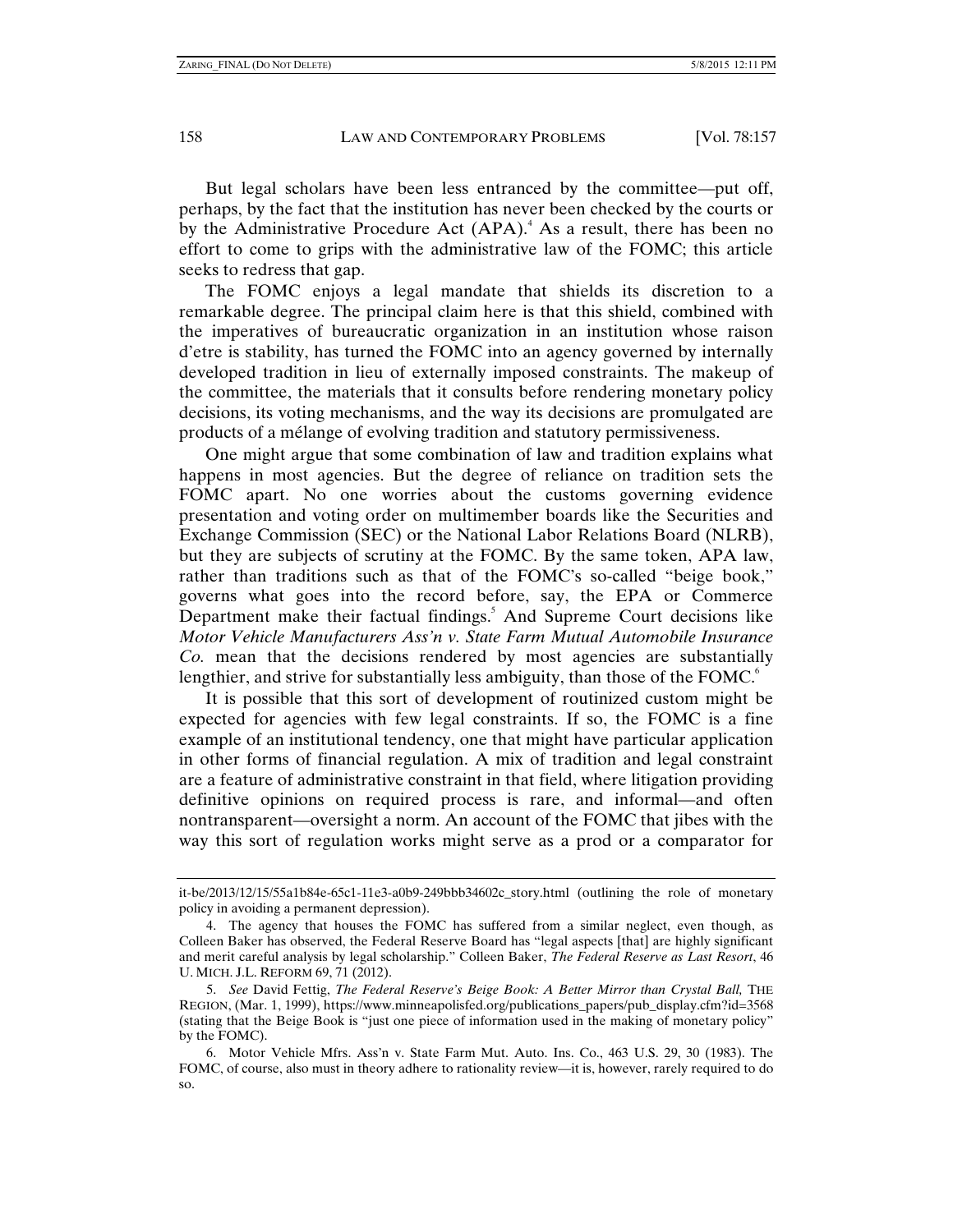other accounts of the administrative law of financial oversight.

Given this theme, the article makes the following additional points:

- 1. The FOMC enjoys the sorts of broad delegations that other New Deal agencies benefit from, only more so; the orders issued by the committee at the conclusion of each of its eight annual meetings do not fit within the traditional paradigms of administrative rulemaking or adjudication, leading courts to eschew any effort to review those decisions as committed to the agency's discretion.<sup>7</sup>
- 2. Given its free hand, the FOMC might be expected to be an empire builder. But in reality, it has only expanded its remit with regard to the sort of transactions it takes on, which have moved beyond the purchase and sale of federal government debt to include positions in a broader range of financial assets, as the financial crisis exemplified.
- 3. The modest problems that the FOMC has endured at the hands of the branches that monitor independent agencies like it—the courts and Congress—have reflected its extraordinary independence and relative opacity. The courts have turned away a series of plaintiffs, including two senators, concerned about the breath of the delegation of power over the economy to the committee and the mechanism of appointment of committee members. Congress has occasionally fretted about the black box within which the committee makes its economy-changing decisions. However, in 1990, Congress removed legislation passed in the 1970s designed to require more reporting from the committee, suggesting that it, too, is cowed by the idea of subjecting the agency to much legislative oversight.<sup>8</sup>
- 4. The committee makes decisions in a procedurally consistent but increasingly lengthy and elaborate way. Simple correlations between the transcripts of these meetings (length, size, mood, number of times the chair spoke), the ultimate decision made by the FOMC, and a number of leading economic indicators found one intriguing relationship between attendance and the direction of the federal funds rate.<sup>9</sup> There may be some promising research directions available for this sort of analysis.

If the above observations are meant to make a descriptive case about the way the FOMC makes decisions, the question arises whether we should regret its distance from traditional sorts of administrative procedure. The FOMC's procedural uniqueness is a function of its independence; that independence is

 <sup>7.</sup> Though probably, if they must belong somewhere in the APA, they belong to informal adjudications, which amount to any order issued by an agency. *See* 5 U.S.C. § 551(6) (2012) ("'order' means the whole or a part of a final disposition, whether affirmative, negative, injunctive, or declaratory in form, of an agency in a matter other than rulemaking but including licensing"). The FOMC's monetary policy rules amount to guidance to its open market trading desks as to what sort of federal funds rate they should target.

 <sup>8.</sup> *See infra* note 127.

 <sup>9.</sup> *See infra* Part II.B.2.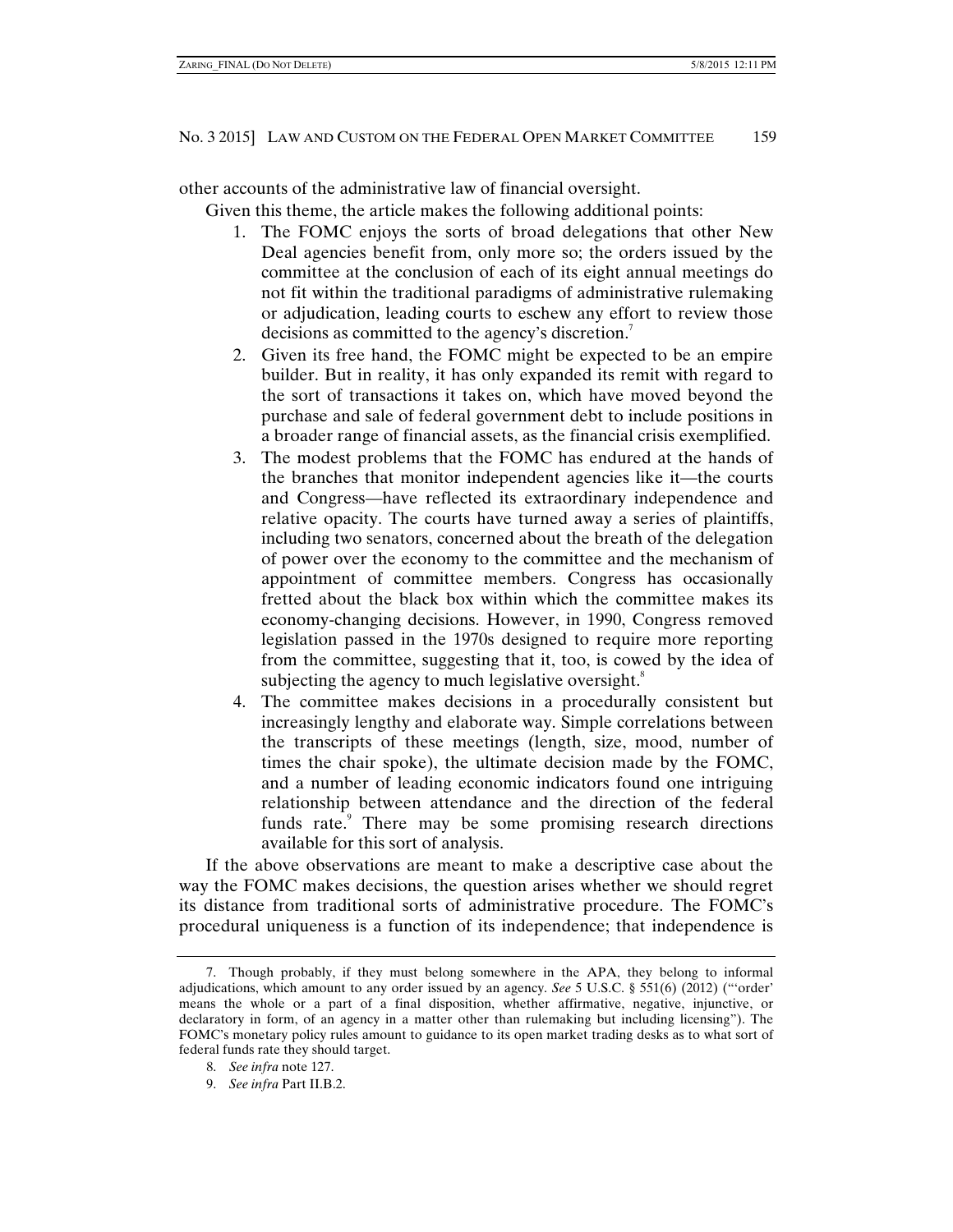justly celebrated. We can live with the irregularities and experiments offered by the idiosyncratic procedures of financial regulation in general, and with the FOMC in particular, though comfort with the independence of the committee does not excuse unfamiliarity with the way it operates.

It is accordingly worth determining how the FOMC does its business, and no scholar has yet done so. This lack of coverage by legal scholars of the rules and culture surrounding open market operations is not, to be sure, a terrible dereliction of duty. Administrative lawyers often assume that the subjects they study closely—rulemaking and adjudication by agencies—are quite different from other services provided by the government, including block grants, the management of state-owned enterprises, and, indeed, the oversight of interest rates. These lawyers do not necessarily claim that administrative scholarship should cover the entire waterfront of government action. Moreover, from a disciplinary perspective, although lawyers are very much engaged in financial supervision—that is, the way that the Federal Reserve (the Fed) regulates banks—they have little to do with either the decisionmaking by the FOMC, which expands or shrinks the nation's monetary supply, or the implementation of its open market orders, which is done by the traders who staff the New York Fed's open market operations desk.

Although these are all good reasons not to place the scrutiny of the government's open market operations agency at the top of every scholar's agenda, they do not justify ignorance of the committee. Any lawyer interested in institutional design ought to be interested in the design of one of the government's signature institutions; by the same token, knowing how law constrains the least rule-bound or adjudicatory of agencies essays an outline of the reach of these legal constraints.

In part III of this article, the legal constraints of the FOMC are considered in the classical administrative law vein. As this article discusses, those constraints have not limited the discretion of the FOMC, which enjoys a remarkable degree of independence from Congress, the executive, and the judiciary. Nonetheless, the limitations on the freedom of committee members to do as they wish are reviewed to give the reader a comprehensive sense of how the law, as expressed by the actual practice of the courts and Congress, have constrained the agency. But the analysis of how the FOMC operates begins in part II, where the way that the constraints that do exist have affected the agency's decisionmaking process is considered. A brief conclusion ends the analysis.

#### FOMC DECISIONMAKING DURING THE GREENSPAN ERA

This article posits that consistently observed custom comprises an important part of the governance offered by the FOMC, as the law offers little constraint on the agency. In part III, that law is reviewed. In this part of the article, some important consistencies that can be observed in FOMC decisionmaking are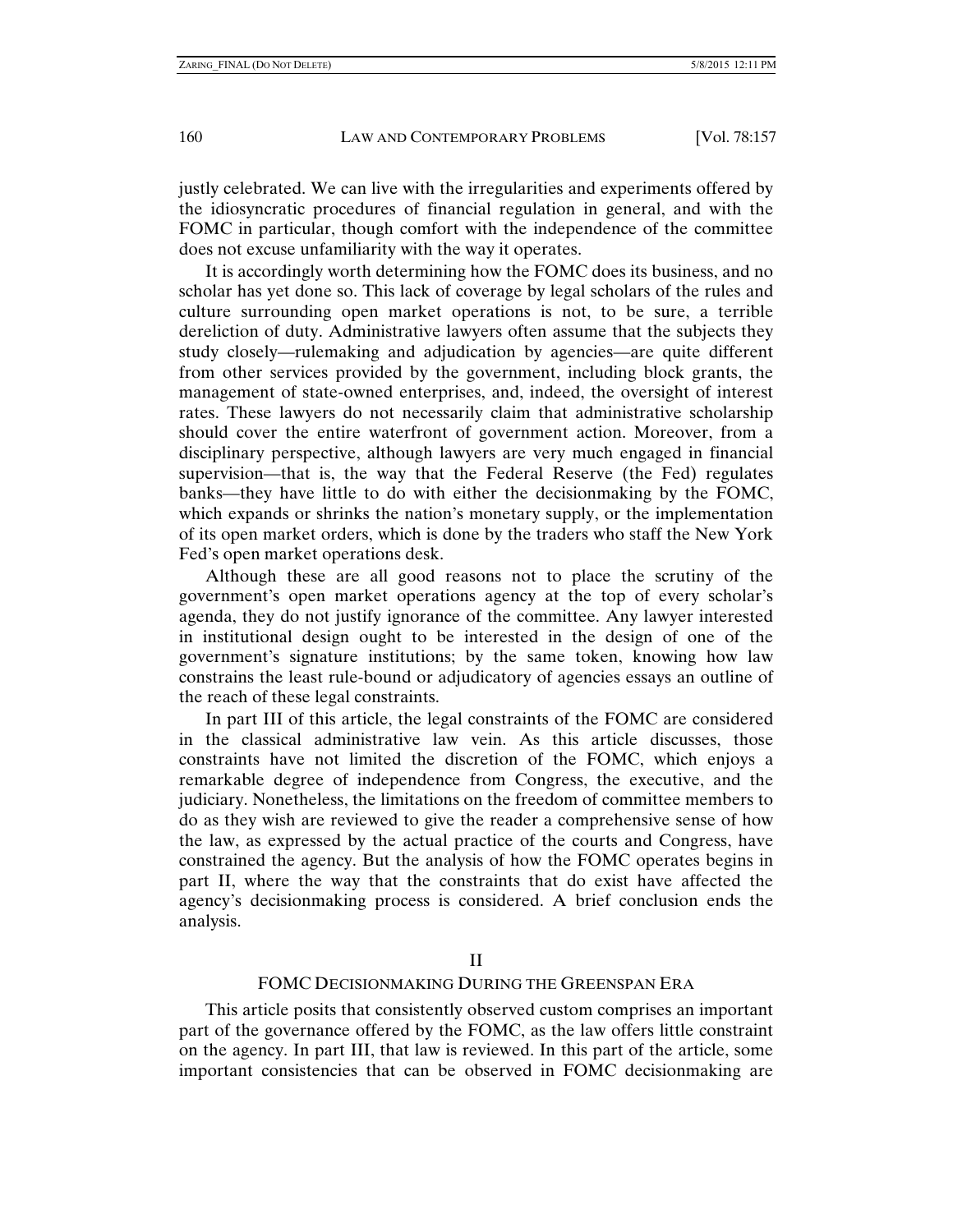discussed, illustrating the traditions that the Fed observes.

Indeed, FOMC traditions affect the committee's work product. There is some evidence that establishing customs mattered to one former Fed Chair: Alan Greenspan. During his tenure, movement in the federal funds rate was correlated in a statistically significant way with the ways its meetings were conducted.

The FOMC's work product is entirely encapsulated in its short missives issued at the conclusion of its deliberations; the agency is almost nothing more than its eight annual meetings. Those missives include a very brief statement about the federal funds rate that will be pursued in the period leading to the next meeting.

Otherwise, except for occasional emergency telephonic meetings, FOMC members do not meet, and although Fed staffers prepare reports to the committee on the state of the economy in the interim, the committee does not operate its own research staff. No enforcement arm of the committee pursues cases against primary dealers who fail to target the interest rate sought by the agency, and so on. Instead, a trading desk in the New York Fed tries to meet the FOMC's targets, and its actions are almost the sum total of the aftereffects—at least those involving bureaucratic action—of an FOMC meeting.10 Indeed, because all of the members of the FOMC hold other positions in the Fed and its regional reserve banks, the committee can be thought of as an agency that essentially only operates during its eight meetings per year, with the goal of producing a directive for the trading desk in New York.

Understanding the process adopted at the meetings is accordingly critical to understanding the process of the FOMC. But, until recently, such an analysis was difficult to do. For much of the committee's existence, what happened in FOMC meetings was kept secret. Congress only discovered that the agency was making meeting transcripts in the mid-1990s, and when it did, it evinced an exceeding interest in publicizing them.<sup>11</sup> The FOMC protested, but ultimately agreed to release the transcripts, provided that a five-year delay on their publication would be observed.<sup>12</sup> The quantitative component of this study lies in the relatively recent availability of transcripts of Fed meetings during the Greenspan era, which few realized were recorded.

The qualitative component of the analysis lies in the availability of firsthand sources on how the Greenspan Fed conducted its business, including an autobiography by Alan Greenspan,<sup>13</sup> and a first-draft-of-history-style account of

 <sup>10.</sup> Of course, much of the effect of the announcement at the conclusion of the FOMC meeting is not realized by the trading activities of the New York Fed but by the reaction of the private sector to the FOMC's announced target.

 <sup>11.</sup> *See* ROBERT D. AUERBACH, DECEPTION AND ABUSE AT THE FED; HENRY B. GONZALEZ BATTLES ALAN GREENSPAN'S BANK 87 (2008).

 <sup>12.</sup> *Id.* 

 <sup>13.</sup> *See generally* ALAN GREENSPAN, THE AGE OF TURBULENCE: ADVENTURES IN A NEW WORLD (2007).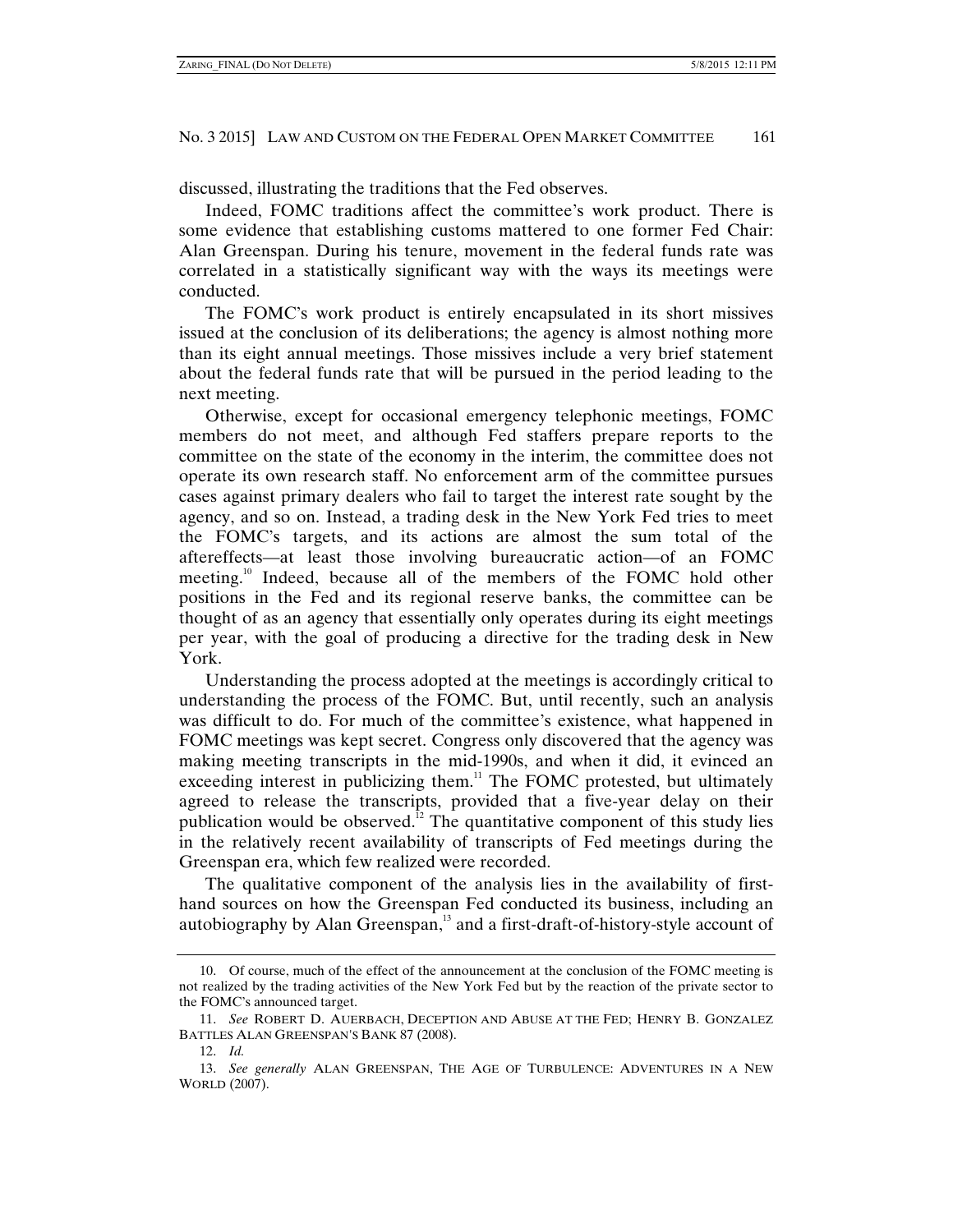his era by Bob Woodward.<sup>14</sup>

# A. Qualitative

During the Greenspan era, FOMC meetings acquired a predictable sense of order. It adhered to traditions of consensus, it considered the same sort of evidence to make its decisions, and that evidence was produced in the same way. Its meeting agendas rarely varied, and the minimal guidance issued at the conclusion of each session also followed predictable tropes, even if the content of the guidance varied with the state of the economy. These outcomes were produced through a relatively standardized set of inputs.

Meetings roughly started with a report, then a discussion, and then a conclusion by each member on the state of the economy, which was followed by a report, then a discussion, and then a recommendation by each member on what the Board of Governors (the Board) should do with the federal funds rate.<sup>15</sup> The report—a staff report on the country's economic conditions preceded a discussion by the committee about that subject. Ultimately, the members of the committee, in seriatim, would present their own assessments of the economy; regional bank presidents reported on their region, whereas Board members evaluated the national economy as a whole.

The staff would then present a report on policy options, followed by a debate over which policy each member of the committee preferred. Greenspan would speak first in the policy debates and generally offered a proposal at that time.<sup>16</sup> After the debate, Greenspan would propose a final policy, including a target funds rate. That policy would be subject to a formal vote. Almost overwhelmingly during the Greenspan era, those votes were unanimous. Only seven percent of all votes cast during his tenure were dissents.<sup>17</sup>

In none of these meetings did the FOMC discuss what the larger purpose of its mission or approach to economic regulation ought to be—that is, to what end interest-rate manipulation ought to serve, and generally, whether pursuing it was good or bad at achieving particular goals, which surprised then–Board member and current Fed Chair Janet Yellen.<sup>18</sup> Woodward concluded that "the flexibility and lack of clearly stated goals gave the FOMC, and Greenspan in

 <sup>14.</sup> *See generally* BOB WOODWARD, MAESTRO: ALAN GREENSPAN AND THE AMERICAN ECONOMY (2012).

 <sup>15.</sup> Ellen W. Meade, *The FOMC: Preferences, Voting and Consensus*, 87 FED. RESERVE BANK OF ST. LOUIS REV. 1, 93–94, *available at* http://research.stlouisfed.org/publications/review/05/03/part1/ Meade.pdf. This organization has persisted to this day. *See The Federal Open Market Committee*, THE STRUCTURE OF THE FED. RESERVE SYS., http://www.federalreserve.gov/pubs/frseries/frseri2.htm (last visited Apr. 3, 2015).

 <sup>16.</sup> *See* HENRY W. CHAPPELL, JR. ET AL., COMMITTEE DECISIONS ON MONETARY POLICY: EVIDENCE FROM HISTORICAL RECORDS OF THE FEDERAL OPEN MARKET COMMITTEE 121 (2005) ("Greenspan usually spoke first and offered a policy proposal in the policy go-around.").

 <sup>17.</sup> Henry W. Chappell, Jr., Rob Roy McGregor & Todd A. Vermilyea, *The Role of The Bias in Crafting Consensus: FOMC Decision Making in the Greenspan Era*, 40 INT'L J. OF CENT. BANKING 39, 42 (2007), *available at* http://www.ijcb.org/journal/ijcb07q2a2.pdf.

 <sup>18.</sup> WOODWARD, *supra* note 14, at 170.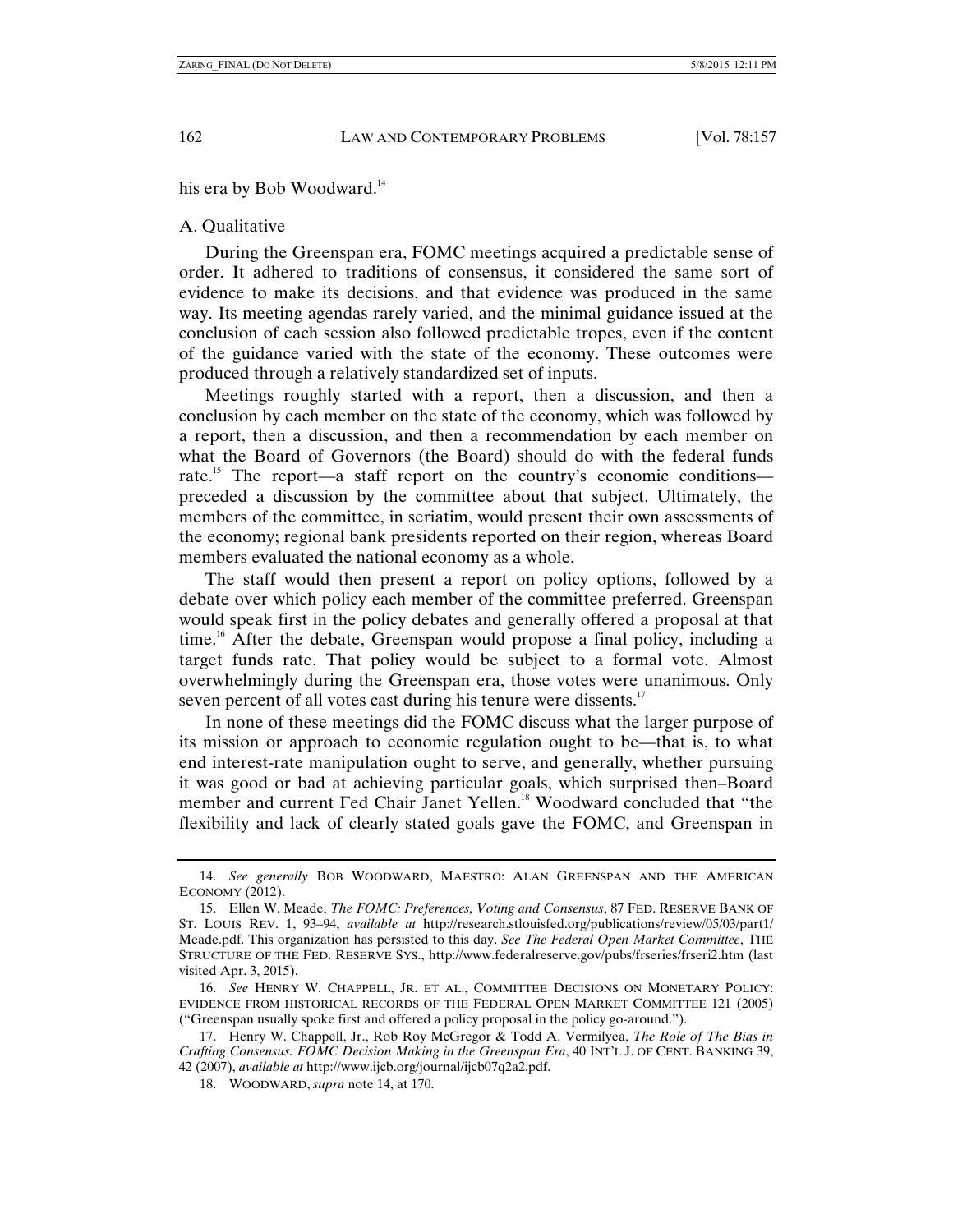particular, much more maneuvering room."19

At the conclusion of the meeting, once the target rate and policy preferences had been voted upon, the committee would issue operating instructions—known as a "directive"—to the open market trading desk at the Federal Reserve Bank in New York. During most of Greenspan's tenure, these instructions included a statement about the committee's expectations for future changes in the federal fund rates.<sup>20</sup> The statement on future policy came to be known as the "bias" of the policy directive.<sup>21</sup> That bias would be "symmetric" if it indicated that a tightening or an easing of monetary policy would be equally likely.<sup>22</sup> It would be "tilted" if it suggested that monetary policy was more likely to change in the future in one direction or another.<sup>23</sup>

Of course, the meeting itself was not the only opportunity for FOMC members to interact. Greenspan discussed upcoming meetings with the other members of the Board—a practice he called "bilateral schmoozing."<sup>24</sup> In these one-on-one interactions, Greenspan could be quite persuasive. In the larger culture, Greenspan had a reputation for solemnity, fueled in part by his famously Delphic pronouncements before Congress of the state of the economy. But those who knew him praised the chairman for his sense of humor and force of personality. $25$ 

Greenspan's persuasive skills and apparently winning personality contributed in part to his ability to achieve consensus. Former Fed Vice Chairman Manuel Johnson said that during Greenspan's tenure, "Alan rule[d] the room  $\dots$  Until he ma[de] a big mistake he'[d] continue to get everything he want[ed]."<sup>26</sup> Recently, Peter Conti-Brown and Simon Johnson have described the FOMC as one dominated by its chair, an observation few would contest for the Greenspan years.<sup>27</sup>

 <sup>19.</sup> *Id.*

 <sup>20.</sup> Meade, supra note 15, at 95. *See also* Ben Bernanke, Chairman, Fed. Reserve, The Federal Reserve: Looking Back, Looking Forward (Jan. 3, 2014), *available at* http://www.federalreserve.gov/ newsevents/speech/bernanke20140103a.htm ("The practice of issuing a statement after each meeting of the Federal Open Market Committee (FOMC) began under Chairman Greenspan.").

 <sup>21.</sup> Daniel L. Thornton & David C. Wheelock, *A History of Asymmetric Policy Directive*, 82 FED. RESERVE BANK OF ST. LOUIS REV. 1, 1 (2000), *available at* http://research.stlouisfed.org/publications/ review/00/09/0009dt.pdf.

 <sup>22.</sup> *Id.*

 <sup>23.</sup> *Id.*

 <sup>24.</sup> WOODWARD, *supra* note 14, at 32.

 <sup>25.</sup> JEROME TUCCILLE, ALAN SHRUGGED: ALAN GREENSPAN, THE WORLD'S MOST POWERFUL BANKER xv, 53, 66 (2002).

 <sup>26.</sup> *Id*. at 237.

 <sup>27.</sup> *See generally* Makram El-Shagi & Alexander Jung, *Does the Greenspan Era Provide Evidence on Leadership in the FOMC?* 6–8 (European Central Bank Working Paper Series No. 1579, 2013) (noting the abundance of academic literature discussing the dominance of the chairman in the FOMC and likewise concluding that, "[c]learly, the Fed's decision-making process is characterised by captainship"); Peter Conti-Brown & Simon Johnson, *Governing the Federal Reserve System after the Dodd-Frank Act* 8 (Peterson Inst. for Int'l Econ. Working Paper No. 2013-25, 2013), *available at* http://papers.ssrn.com/sol3/papers.cfm?abstract\_id=2376915.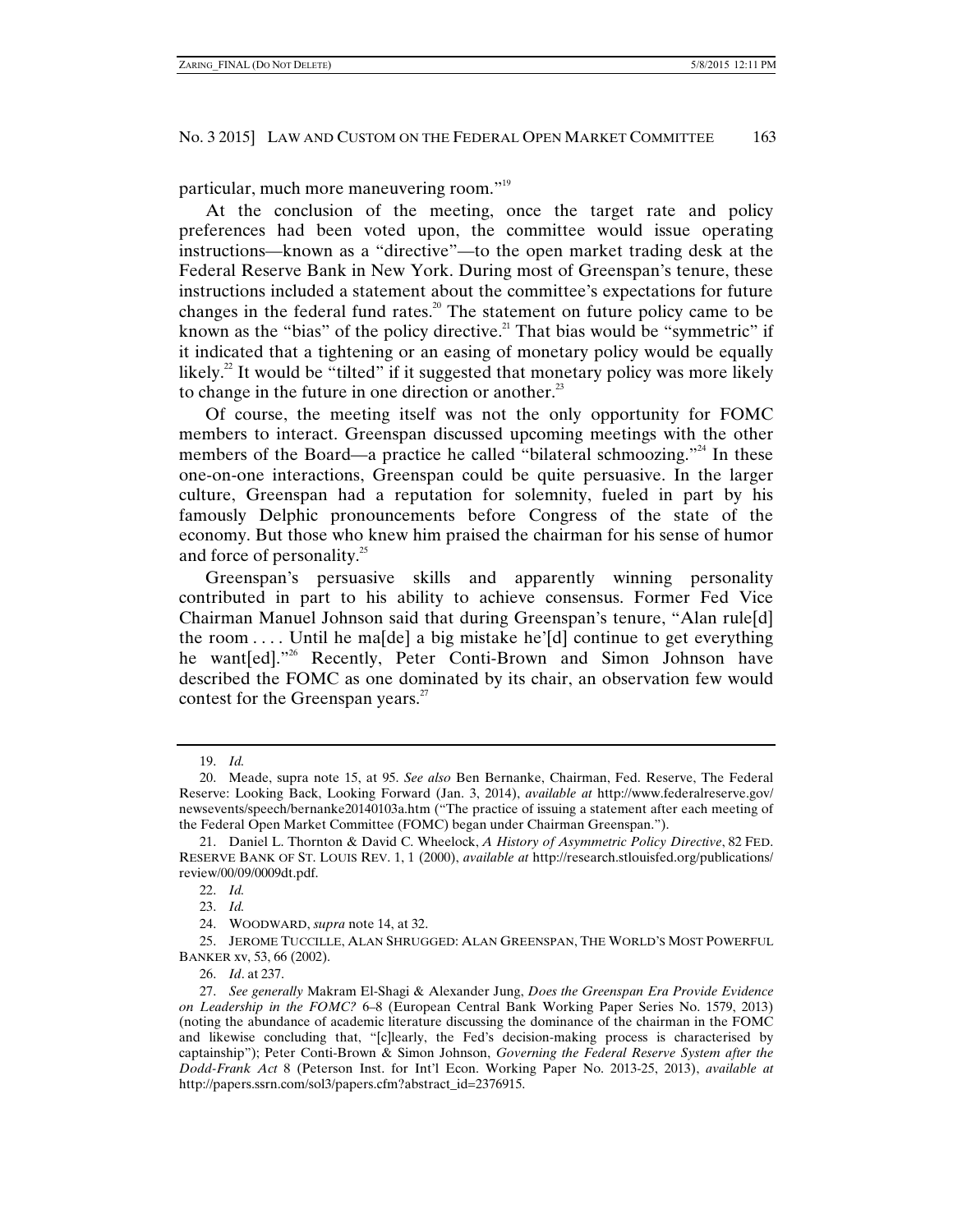In these pre- and postmeeting sessions, Greenspan evinced particular interest in unanimity on FOMC directives. He preferred that "the Fed speak with a single voice, even if no one was totally comfortable with the final decision," even if the question was difficult and the economy was in dire shape.<sup>28</sup> According to Woodward, "Greenspan went into FOMC meetings with a bunch of votes stuffed in his pocket."<sup>29</sup> On occasion, Greenspan urged his fellow FOMC members to coalesce around a particular policy recommendation, arguing that "it would be very tragic if a group of this extraordinary capability . . . were perceived to be in disarray," making it "crucially important that we stand tall as a group and try to find the means by which we can merge our differences."<sup>30</sup>

Greenspan was disinclined to worry overly about transparency. The decision to turn the reports on the economy from the country's regional banks into the more organized *Beige Book*, to be publicized two weeks before FOMC meetings, preceded his time as Chair.<sup>31</sup> His testimony to Congress was famously opaque.32 And the Fed Chair who succeeded him vowed to increase the transparency of the FOMC. $33$ 

He also played an important role in making the agendas of the meetings so routinized and thereby narrowed the focus of the committee to the questions of the economic health of the country and the change in the money supply that the central bank could make to maintain that health. His organization of the FOMC schedule persists to this day, rendering the customs created during the Greenspan era durable and influential.

Those customs of consensus where possible, ordered decisionmaking made pursuant to a rarely-deviated-from meeting template in most cases, a template that typically ended with terse public announcements about the decisions made, became the touchstones that market participants could count on from the committee.

 32. As Greenspan himself observed, the opacity was intentional. Devin Leonard & Peter Coy, *Alan Greenspan on His Fed Legacy and the Economy*, BLOOMBERG BUS., Aug. 9, 2012, http://www.bloomberg.com/bw/articles/2012-08-09/alan-greenspan-on-his-fed-legacy-and-the-

economy#p2 ("[Y]ou construct what we used to call Fed-speak. I would hypothetically think of a little plate in front of my eyes, which was the Washington Post, the following morning's headline, and I would catch myself in the middle of a sentence. Then, instead of just stopping, I would continue on resolving the sentence in some obscure way which made it incomprehensible.").

 33. Bernanke, *supra* note 20 (observing that "[f]ostering transparency and accountability at the Federal Reserve was one of my principal objectives when I became Chairman in February 2006," and describing his initiatives to do so in the FOMC specifically).

 <sup>28.</sup> WOODWARD, *supra* note 14, at 49.

 <sup>29.</sup> *Id.* at 186.

 <sup>30.</sup> *Id.* at 107.

 <sup>31.</sup> Madeline Zavodny & Donna Ginter, *Does the Beige Book Move Financial Markets?* 72 SOUTHERN ECON. J. 138, 140 (2005) ("The Beige Book is a survey of regional economic conditions publicly released about two weeks prior to each FOMC meeting since mid-1983.").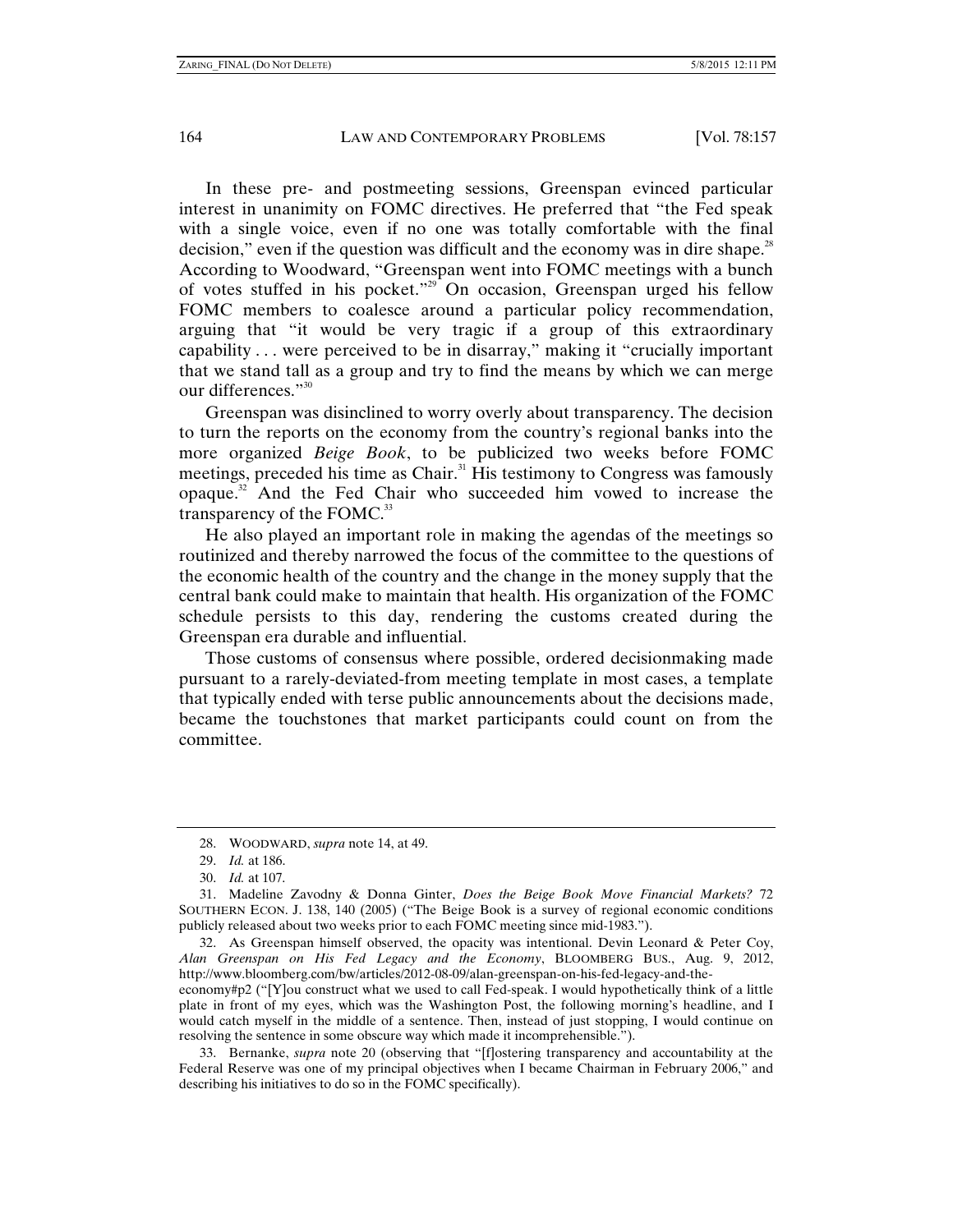# B. Quantitative

One way to evaluate the effect of the increasingly customary procedure of the FOMC is to see whether variance in that process is associated with variance in the Fed's policy outcomes. By mining the transcripts of FOMC meetings during the Greenspan era, a preliminary effort along these lines could be pursued.

# 1. Introduction

A literary analysis of all of the thousands of pages recorded during Greenspan's lengthy tenure at the head of the committee is beyond the scope of this article; a quantitative analysis of those transcripts can, in its own way, be suggestive. Accordingly, the transcripts for the meetings between, and inclusive of, December 16, 1987, and January 31, 2006, were collected from the Federal Reserve Board's FOMC history database.<sup>34</sup> There was little missing data; some early meetings, held via telephonic conference call, were not transcribed.<sup>35</sup> Of the 223 individual meeting days (FOMC meetings are two days long, in most cases, but sometimes are concluded in one), nine meeting days—all in 1987 did not feature such transcripts.<sup>36</sup> The list of individuals who served on the FOMC at least once was obtained from two sources: the Board of Governors membership list and the first FOMC minutes of each year, which lists the five Fed presidents who had executed their oaths of office joining the committee.<sup>37</sup> The list of attendees at each meeting, which includes not just FOMC members, but nonvoting regional bank presidents and Fed staffers, appears at the beginning of each transcript of the meeting.

From the transcripts, basic data was collected related to the number of attendees at any FOMC meeting, the length of the transcript of any such meeting, and the existence of dissents from the order issued at the conclusion of the meeting, if any. In addition, the advanced search function of Adobe Reader permitted a search for terms. Most transcripts, for example, recorded "[LAUGHTER]", making it possible to search for the number of occasions such hilarity ensued in any meeting, which in turn could serve as a proxy for the mood in the committee. For that reason, the number of laughs recorded in each FOMC meeting transcript was also collected. In the same way, the contributions, on a purely numerical level, of any particular FOMC member could also be searched by, for example, searching for "GREENSPAN." Because the transcripts were recorded in a uniform format, with text and spacing the same size throughout the period, the total number of pages in a

 <sup>34.</sup> *Federal Open Market Committee—Transcripts and Other Historical Materials*, BD. OF GOVERNORS OF THE FED. RESERVE SYS. (2013), http://www.federalreserve.gov/monetarypolicy/ fomc\_historical.htm (last visited Apr. 3, 2015).

 <sup>35.</sup> *Id.*

 <sup>36.</sup> *Id.*

 <sup>37.</sup> *See, e.g.*, *Federal Open Market Committee—Conference Call of the Federal Open Market Committee*, BD. OF GOVERNORS OF THE FED. RESERVE SYS., Jan. 9, 2008, *available at*  http://www.federalreserve.gov/monetarypolicy/files/FOMC20080109confcall.pdf.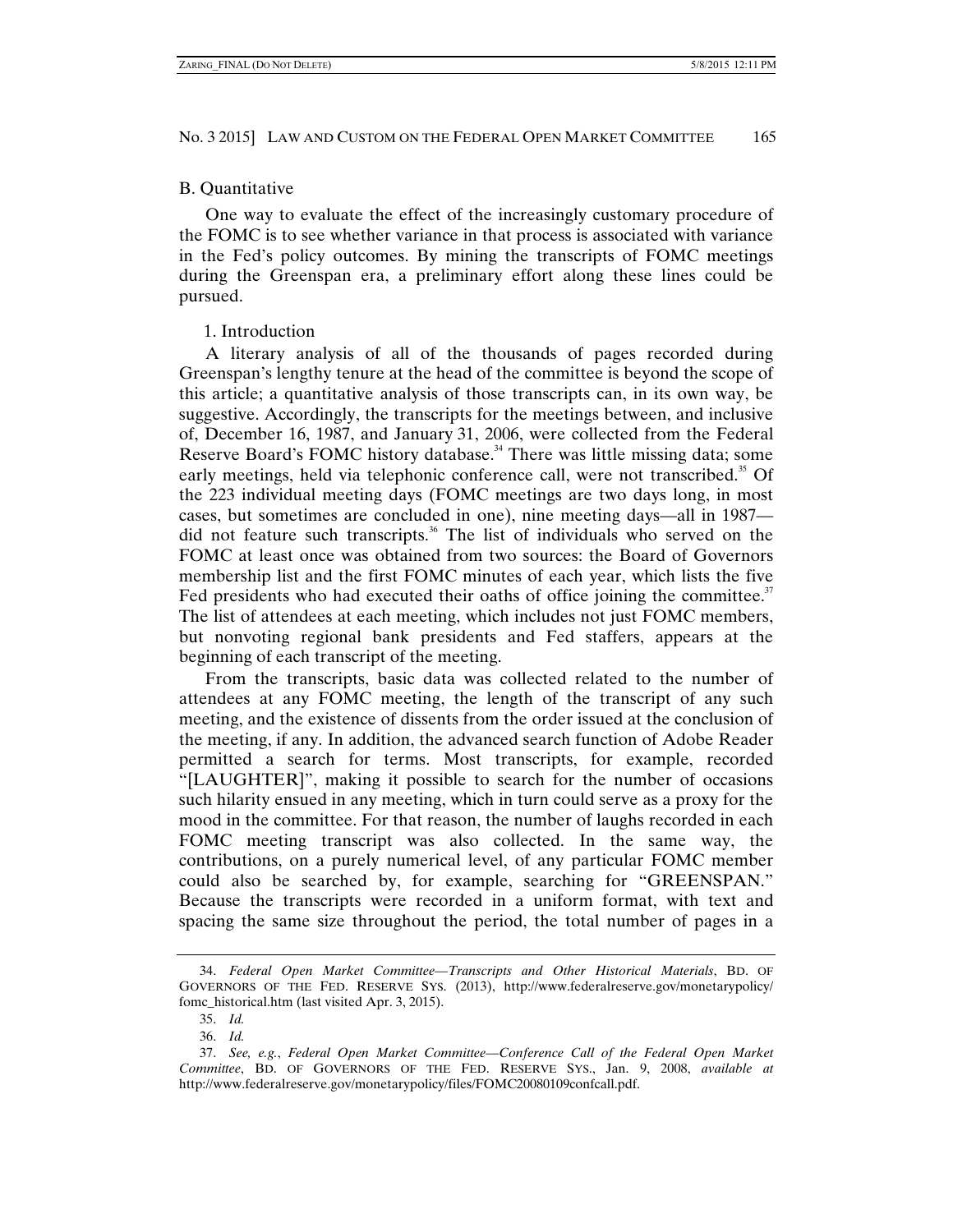transcript served as evidence of the length of the deliberations in any particular meeting.

Because the contributions and the attendance of any member of the committee could be tracked, this article assembled data doing so, even though it added to the scope of the project. Many of the members, if they were relatively long-serving regional bank presidents, rotated on and off the FOMC with some regularity. If they were members of the Board of Governors, they served for small portions of the approximately twenty years during which Greenspan chaired the Fed. Or, if they were staffers, they appeared at occasional, but not regular, meetings.

Data from macroeconomic variables between August 18, 1987 and January 31, 2006 were collected from the Federal Reserve Economic Data (FRED) database maintained by the St. Louis Fed.<sup>38</sup> Macroeconomic data was collected on the Case-Shiller home price index, the federal funds rate, the country average home mortgage rate, real GDP in billions of chained 2005 dollars, the S&P 500 Index, and the unemployment rate. FRED data series were available in varying time interval formats. The format that provided dates that most closely matched the FOMC meeting date were selected for inclusion because that format most accurately reflected the macroeconomic environments on the date of the meeting.

Accordingly, for each meeting, 181 variables were kept, most of which accounted for the attendance of any particular member of the FOMC or staff member. The data form a panel structure, because data on these members were collected for the 214 meeting days for which transcripts were available during the Greenspan era.

#### 2. Results

Descriptively alone, the transcripts reveal some interesting facts about evolution of open market committee decisionmaking. Meetings lengthened as the Greenspan era wore on. In the beginning, the transcripts would average around fifty pages in length. This lasted until the mid-1990s, but then, from 2001 to 2006, the average was much closer to one hundred pages in length.

Marginally more people began attending the meetings as well. The number of attendees was always quite large, including the voting members of the committee, the nonvoting presidents of the other regional central banks, and the large quantity of staffers at the Fed reporting to the committee. During the early years, the average number of attendees of the Greenspan era was less than fifty, but after the halfway point in his regime, the average nosed above that mark.

Moreover, for what it is worth, meetings got more amusing as the Chairman aged. This might indicate a lightening of the mood in those meetings, although the FOMC certainly went through turbulent times during both the beginning

 38. *Federal Reserve Economic Data*, FED. RESERVE BANK OF ST. LOUIS, http://research.stlouisfed.org/fred2/ (last visited Apr. 3, 2015).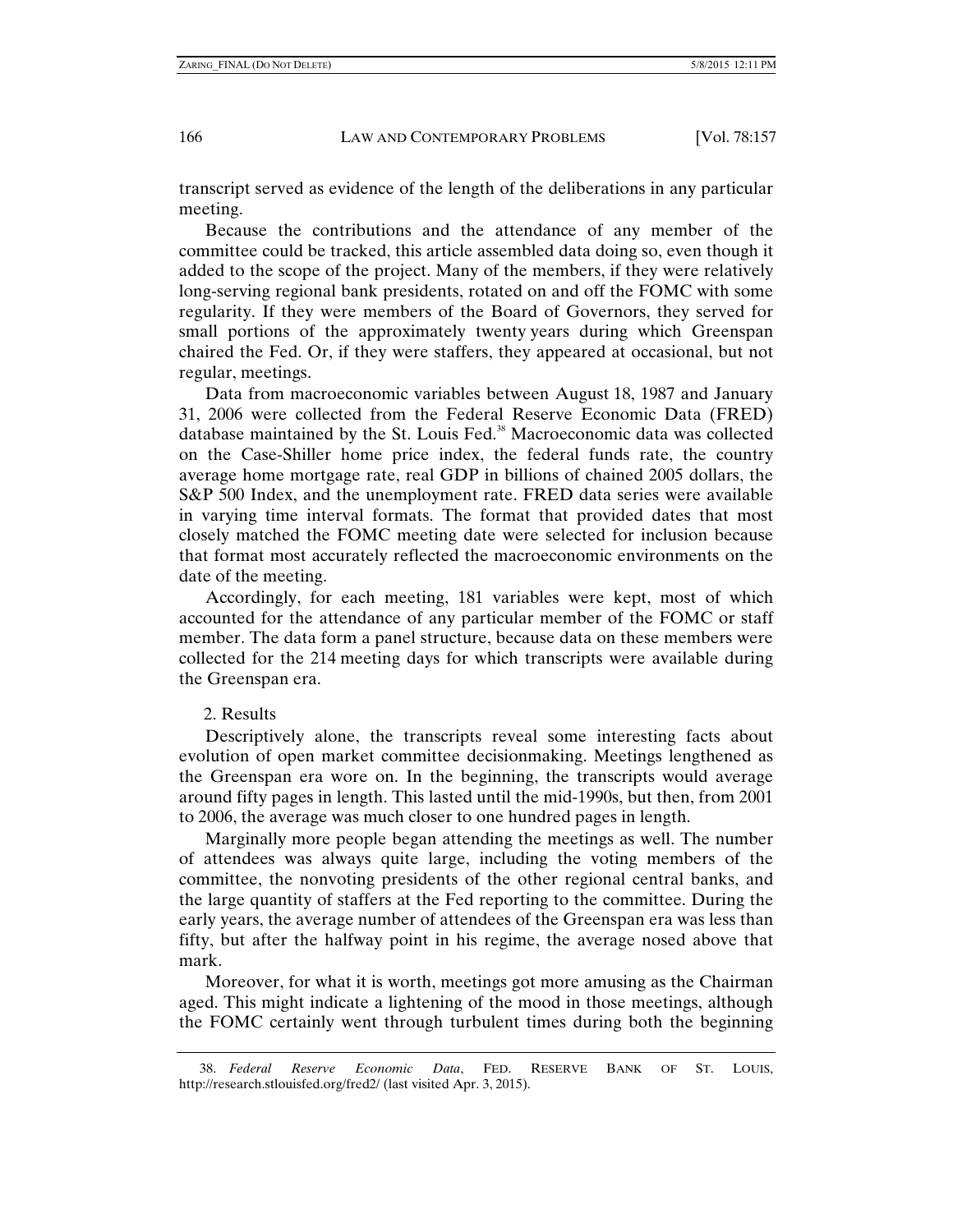and the end of Greenspan's tenure. FOMC transcribers recorded laughter on a per-transcript-page basis increasing from an average of less than twenty percent between 1988 and 1992 to over twenty percent in between 2001 and 2006.<sup>39</sup> The higher the attendance at a meeting, the more laughter was recorded as well.

Finally, a regression analysis including relevant macroeconomic variables and the various meeting-specific variables was conducted to see if any characteristics of the meetings reflected some statistically significant relationship with the broader economic decisions that the FOMC was trying to make. The most intriguing relationship—although a multivariate regression hardly establishes causation (there are no instruments or discontinuities exploited in the analysis) and the relationship was modest—was the statistically significant relationship between the number of attendees at the meeting and the change in the federal funds rate, holding time and other factors constant.

The federal funds rate is the rate that the FOMC specifically targets, and is, at least in theory, the rate over which the committee has the most control. As figure 1 demonstrates, the rate varied over the era of Greenspan's tenure depending on the state of the economy, inflation, growth, and the like. Conventional FOMC policy would be to reduce the federal funds rate to encourage borrowing during recessions, and to increase it when the economy grew, threatening inflation.<sup>40</sup>

 <sup>39.</sup> Some of these changes, of course, are artifacts of better or at least different transcription paradigms. Some meetings between 1988 and 1992 were not recorded. Transcription mores may change over time as well, perhaps with laughter being part of a responsible transcriber's remit in the twentyfirst century, while being superfluous to the art in the early 1980s.

 <sup>40.</sup> As the Federal Reserve Bank of San Francisco has explained:

To keep inflation in check, the Fed can use its monetary policy tools to raise the federal funds rate. Monetary policy in this case is said to be "tight" or "contractionary." To fight recessions, the Fed can use its monetary policy tools to lower the federal funds rate. Monetary policy is then said to be "easy," "expansionary," or "accommodative."

*What is the Fed: Monetary Policy,* FED. RESERVE BANK OF S.F., http://www.frbsf.org/education/ teacher-resources/what-is-the-fed/monetary-policy (last visited Apr. 3, 2015).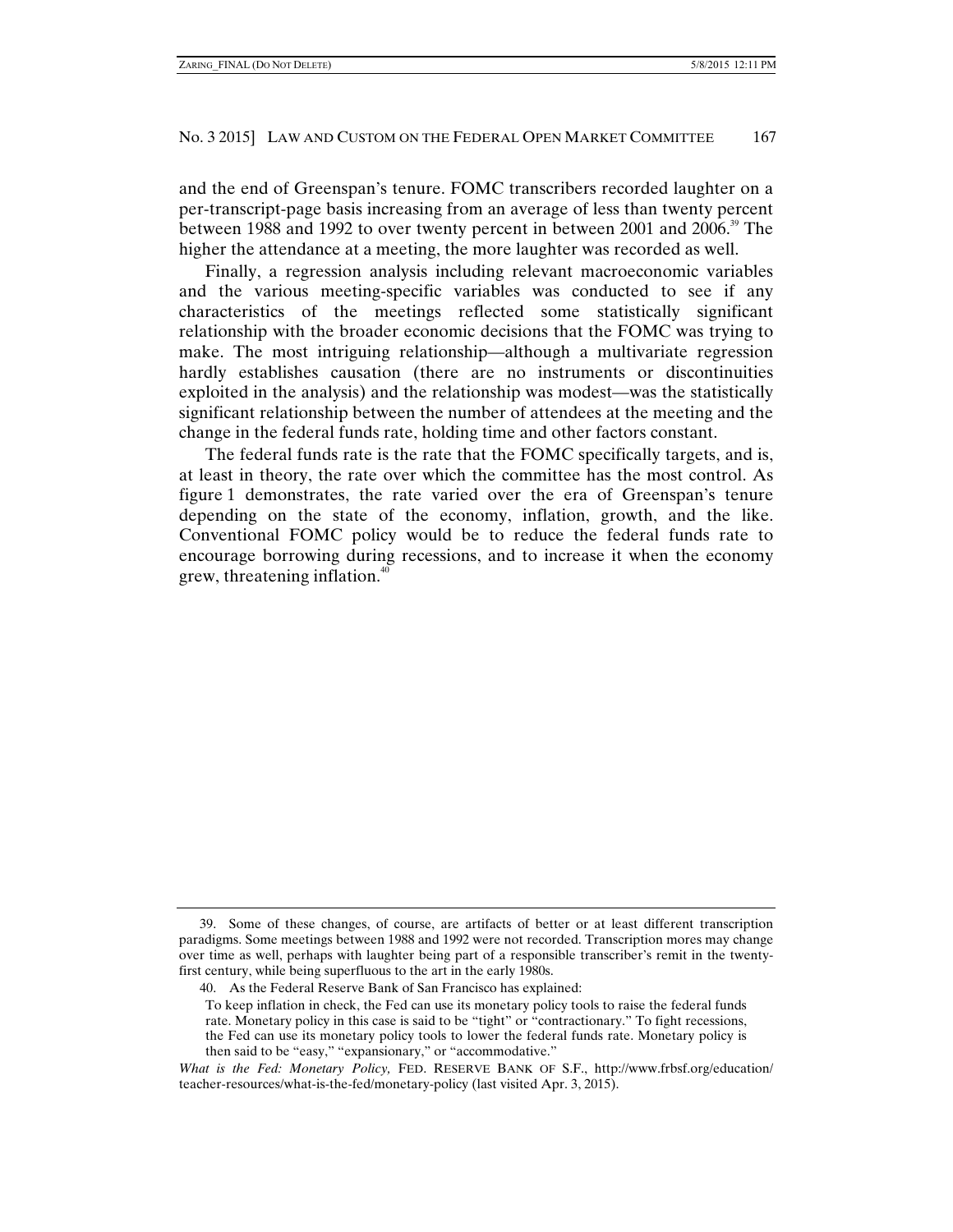

As figure 2 demonstrates, attendance at the meetings exhibited a broadly upward trend; the two trends do not seem at first glance to be particularly synchronized, but, conditioned on time, a small but statistically significant relationship at the five-percent level did exist. Figure 3 shows the histogram of the number of attendees over all the meetings in the sample; the mean number of attendees was 48.7 with a standard deviation of 9.3.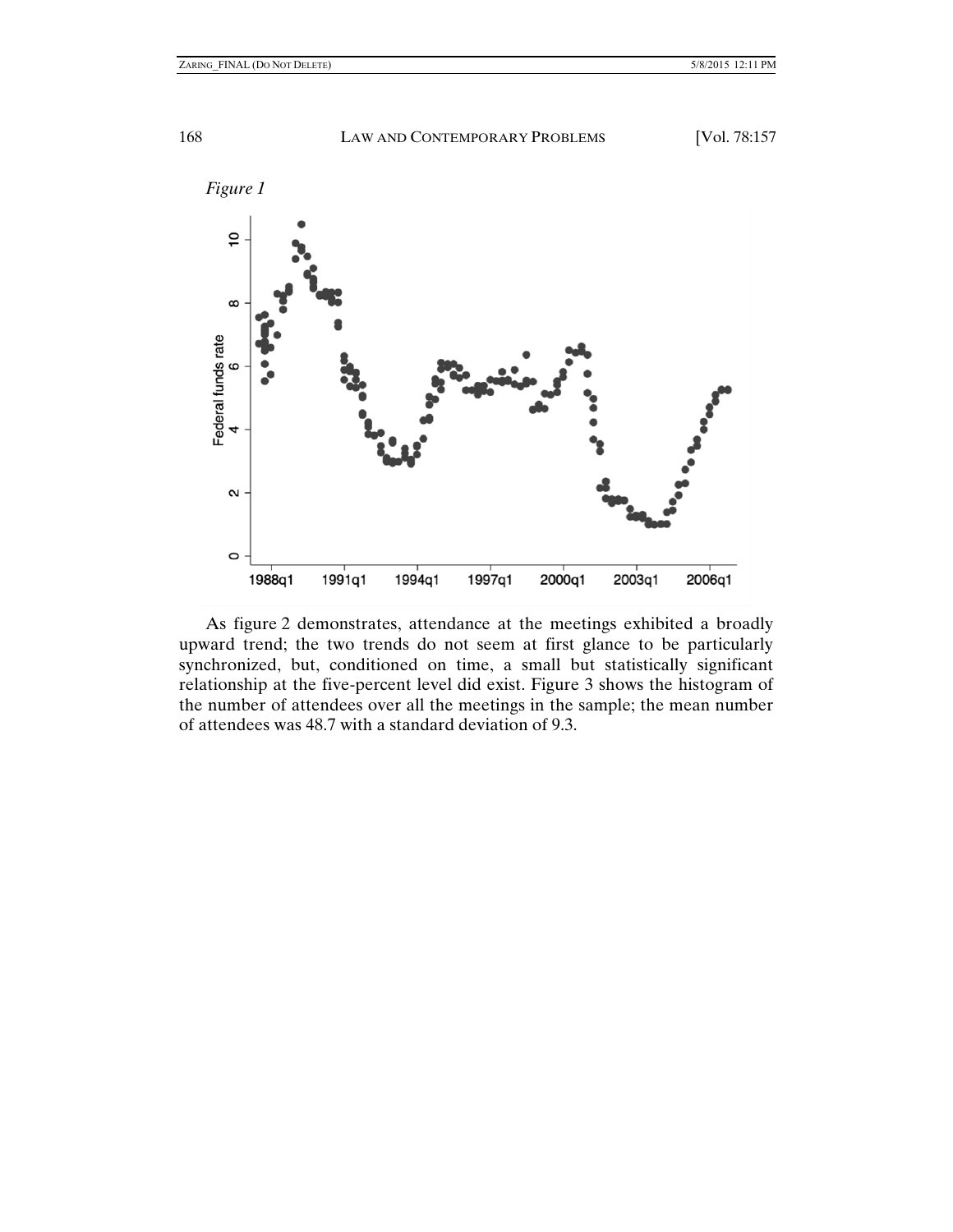



As it turned out, each additional attendee at an FOMC meeting is associated with a 0.02 increase in the federal funds rate. One way to state the relationship would be to say that for every increase of two basis points in the rate, an additional attendee at the meeting would be expected. ("Basis points" is the term used in the financial sector for hundredths of a percent.) To give the relationship context, the FOMC tends to target increases and decreases in the federal funds rate in increments of twenty-five basis points, and very rarely increases or decreases the rate by more than fifty basis points, that is, half of a percent.<sup>41</sup>

To be more precise, the mean of the federal funds rate is 5.02%, with a standard deviation of 2.2 (which means that 68% of the time during the course of the study, the federal funds rate would be between 2.82% and 7.22%). The mean number of attendees is 48.7, with a standard deviation of 9.3. Since each attendee is associated with a 0.02 increase in the federal funds rate, a one standard deviation increase in the number of attendees—that is, if 58 people attended an FOMC meeting, rather than 49—was associated with a  $9^*0.02 = 0.18$ increase in the federal funds rate, which is about 8% of the standard deviation

 <sup>41.</sup> *See Open Market Operations Archive*, BD. OF GOVERNORS OF THE FED. RESERVE SYS. (2013), *available at* http://www.federalreserve.gov/monetarypolicy/openmarket\_archive.htm (tracking the history of changes in the federal funds rate targeted by the FOMC at the conclusion of its meetings).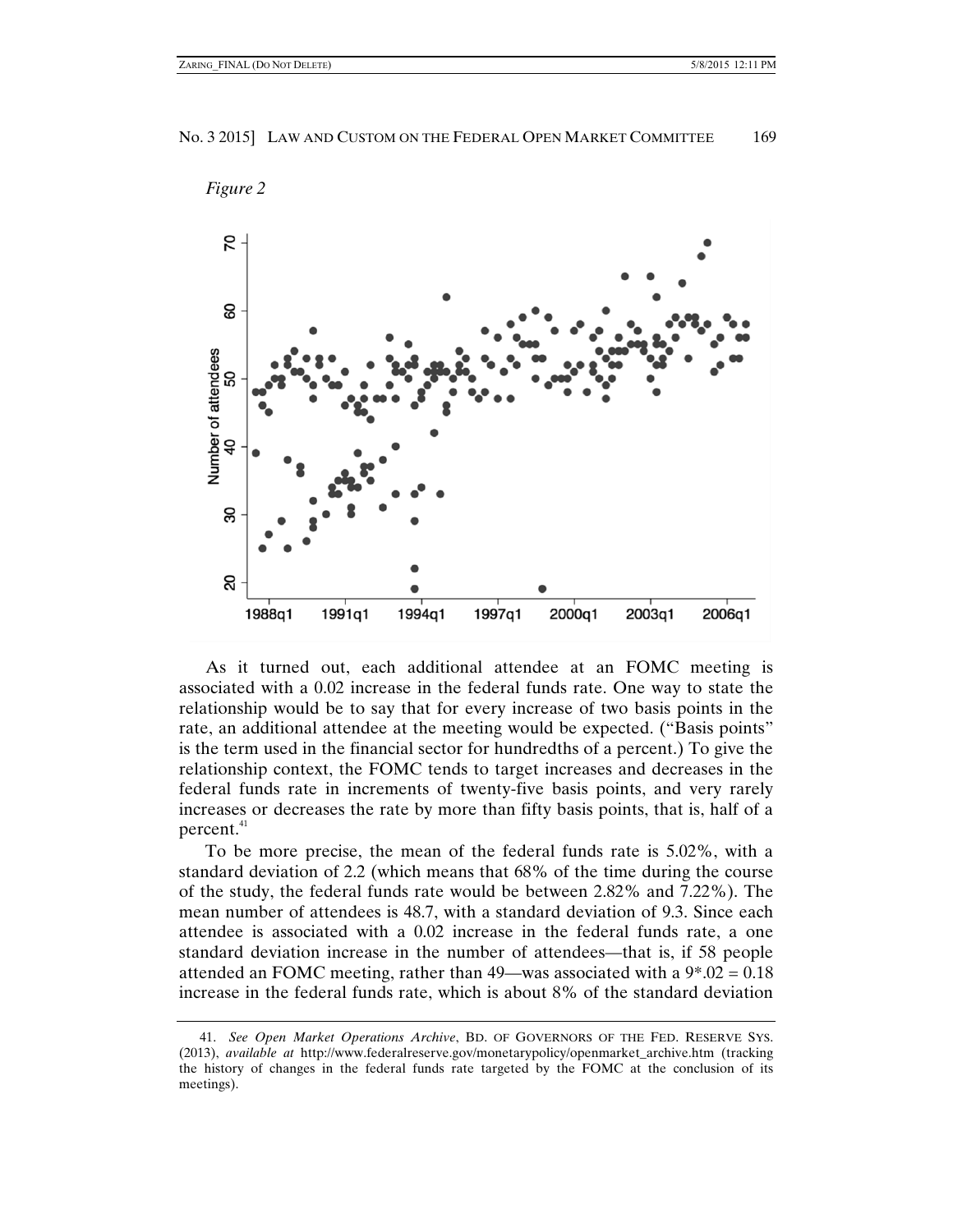in that variable  $(0.18/2.2 = 0.08)$ . In other words, 8% of the ordinary variance in the rate could be associated with substantially increased attendance at the meeting.

A table setting forth some simple models regressing the funds rates against time trends, a proxy for the mood of the meeting, the length of the meeting, and its size are set forth in the appendix to this article.<sup>42</sup> A table suggesting some intriguing correlations between each of the variables is also set forth; these correlations did not survive the regression analysis, but are nonetheless interesting.



*Figure 3*



It would be premature to make much of the relationship, given that the effect is modest and the number of variables included in the regression is few. But positive correlations, and statistically significant relationships, are not to be ignored, and there is some reason to think that the link between rate increases and meeting attendance is not spurious. Perhaps, during the Greenspan era, the FOMC was marginally more likely to bring additional staffers to its meetings when it was thinking about increasing the interest rate, which had risky consequences for both growth and unemployment. Possibly, more observers, and indeed more committee members, made efforts to attend meetings when a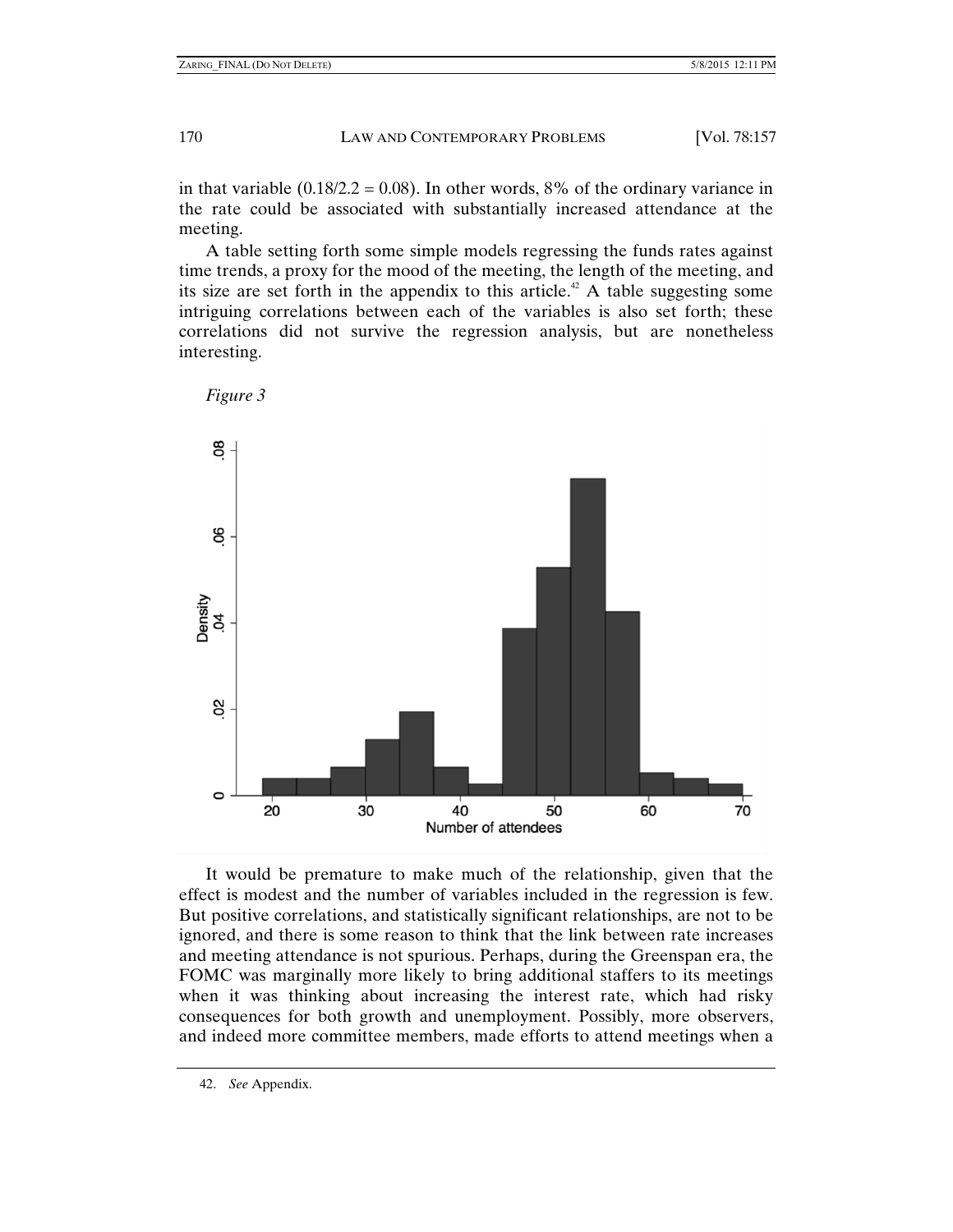rate raise was at risk. It is difficult to speculate as to precisely why the effect is seen but it is nonetheless worth noting. The effect—despite being small—does emerge as statistically significant in the multivariate regression.

The real hope is that the regression analysis provokes interest in further research along these lines. The claim here is not that a very important predictor of FOMC interest rate decisions has been found, but that a close study of the transcripts of FOMC meetings might have quantitative as well as qualitative insights worth revealing, and that collecting data towards that effort is uncomplicated.

#### III

#### THE LEGAL CONSTRAINTS ON THE FOMC

This part of the article offers a traditional analysis of the law governing the FOMC. It covers the authorizing statutes, court decisions, and the small amount of legal scholarship directed towards the committee.<sup>43</sup> The FOMC enjoys a broad open market operations remit, though not one bereft of legislative instruction. Its authorizing statutes and location within the Fed give it a strong degree of structural insulation. That isolation has survived legal challenges, including challenges filed by congressional plaintiffs. The result is that neither the law of the committee, nor supervision by the President, Congress, or the courts, have provided the sort of constraints over what the FOMC does that other agencies ordinarily face.

# A. The FOMC's Powers and Independence

#### 1. Statutory Authority

The Supreme Court has said that the Fed's "[o]pen market operations—the purchase and sale of Government securities in the domestic securities market are the most important monetary policy instrument of the Federal Reserve System."<sup>44</sup> The power to target a particular federal funds rate was given to the Fed by the Federal Reserve Act of 1913.<sup>45</sup> That statute granted the various reserve banks the power to "establish . . . rates of discount to be charged by the

 <sup>43.</sup> For some context, Henry Hu has described the Federal Reserve and the FOMC as biased, if well-meaning, stabilizers of investor expectations, in a way that incentivizes them—somewhat ironically—to take more risks. *See* Henry Hu, *Faith and Magic: Investor Beliefs and Government Neutrality*, 78 TEX. L. REV. 777 (2000). On this understanding, the Fed's role in ensuring economic stability is regularly undermined by its contribution to moral hazard in finance. Under Allan Meltzer's political economic model of the Fed, any interpretation of the policymaker's decisions would be incomplete without accounting for the relevant political pressures, and even some influence from the academy. *See generally* 1 ALLAN H. MELTZER, A HISTORY OF THE FEDERAL RESERVE (2003); 2 ALLAN H. MELTZER, A HISTORY OF THE FEDERAL RESERVE (2009); Allan H. Meltzer, Politics and the Fed (Apr. 8, 2010) (unpublished manuscript) (on file with Carnegie Mellon University), *available at* https://student–3k.tepper.cmu.edu/GSIADOC/WP/2010–E30.pdf. As such, policy success is predicated on a delicate balance of political pressures and a correct understanding of economics, which, in his view, means one receptive to monetarism and the economic theories of Milton Friedman.

 <sup>44.</sup> Fed. Open Mkt. Comm. of Fed. Reserve Sys. v. Merrill, 443 U.S. 340, 343 (1979).

 <sup>45.</sup> *See* 12 U.S.C. §§ 221–522 (2012).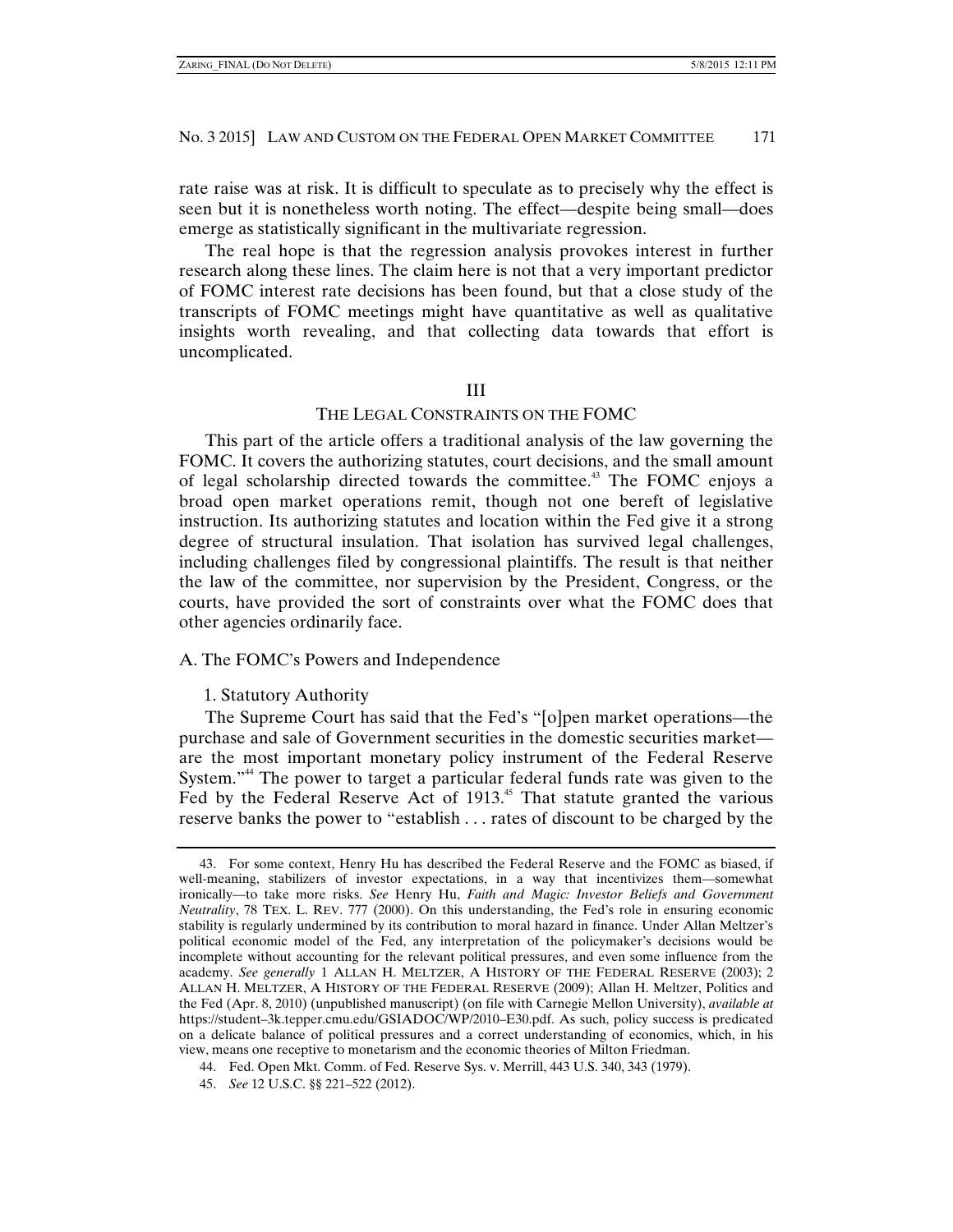Federal Reserve Bank for each class of paper" that it was authorized to sell.<sup>46</sup>

The modern Fed and the FOMC were created in the Great Depression to coordinate the setting of these discount rates. The FOMC was given the power to engage in "open market operations," as well as to direct the terms of those operations in all of the Federal Reserve banks.<sup>47</sup> "Open market operations" is a term that Congress has not defined with precision, though it has identified a laundry list of permissible transactions that fall within the term's rubric.<sup>48</sup>

The FOMC has accordingly interpreted its mandate broadly. The Fed has said that the Congress meant to allocate to the FOMC the power to make any "purchase and sale of securities in the open market by a central bank," and, because the term "securities" covers myriad financial instruments, the FOMC has exercised its authority to buy and sell American sovereign debt, $4^{\circ}$  foreign currencies, $50$  and, during the financial crisis, even take positions in troubled real estate assets.<sup>51</sup>

Congress has directed the FOMC to use its open market powers to facilitate three goals; it "shall maintain long-run growth of the monetary and credit aggregates commensurate with the economy's long run potential to increase production, so as to promote effectively the goals of maximum employment, stable prices, and moderate long-term interest rates."<sup>52</sup> Moreover, with regard to the timing and scale of transactions, it has directed that "open-market operations shall be governed with a view to accommodating commerce and business and with regard to their bearing upon the general credit situation of the country."<sup>53</sup>

2. Structural Independence

The FOMC's structural insulation has given it a great deal of discretion in deciding how to implement this real guidance (indeed, the agency arguably has

 50. *See* Colleen Baker, *The Federal Reserve's Use of International Swap Lines*, 55 ARIZ. L. REV. 603, 628 (2013) ("The FOMC . . . has traditionally had authority for swap line operations. The Federal Reserve Board has traditionally had authority over the opening and the maintenance of accounts with foreign banks based upon the language of section 14(e).").

 <sup>46. 12</sup> U.S.C. § 357 (2012).

 <sup>47.</sup> *See generally* 12 U.S.C. § 263 (2012).

 <sup>48.</sup> *See* 12 U.S.C. §§ 348a, 353 (2012) (identifying powers of the Board of Governors of the Federal Reserve System)*.* For an overview, see generally *What is the Fed?,* FEDERAL RESERVE BANK OF SAN FRANCISCO, http://www.frbsf.org/education/teacher-resources/what-is-the-fed (last visited Apr. 3, 2015).

 <sup>49.</sup> *See* Credit Liquidity Programs and the Balance Sheet, BD. OF GOVERNORS OF THE FED. RESERVE SYS., http://www.federalreserve.gov/monetarypolicy/bst\_openmarketops.htm (last visited Apr. 3, 2015) (describing how the Fed uses open market operations to take positions in, among other things, "Treasury securities, agency securities, and agency MBS").

 <sup>51.</sup> For example, the Term Asset-Backed Securities Lending Facility (TALF) and the public– private partnership during the financial crisis. For a discussion, see generally Peter K. Mckee, Jr., *Checking in on TALF and PPIP: What Are Their Effects of CMBS Markets,* ANDREWS KURTH BLOG (Oct. 8, 2009), http://www.andrewskurth.com/assets/pdf/blogpost\_Checking-in-on-TALF-and-PPIP.pdf.

 <sup>52. 12</sup> U.S.C. § 225a (2012).

 <sup>53. 12</sup> U.S.C. § 263(c) (2012).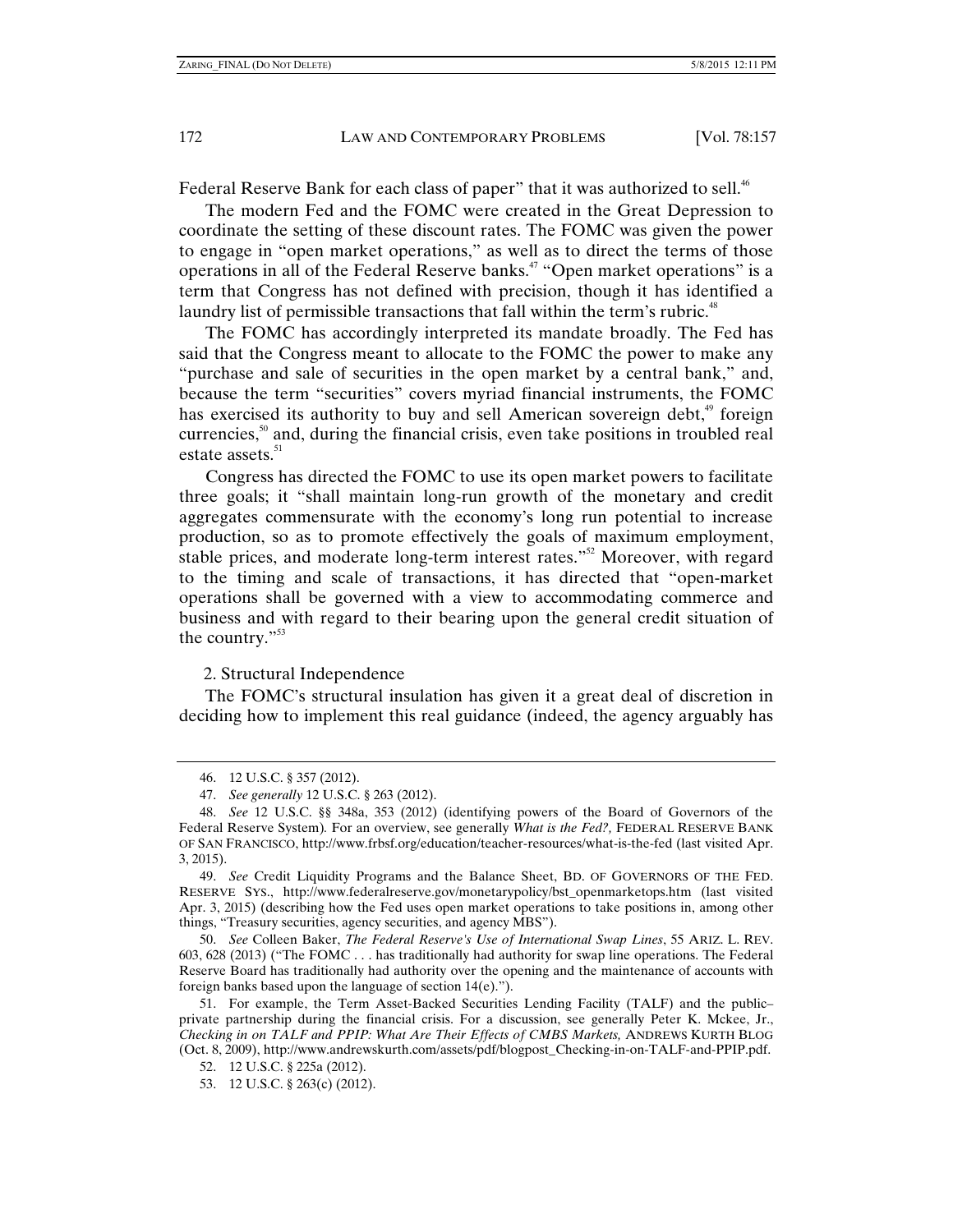been given more direction by Congress than have other New Deal agencies told to, for example, regulate in the "public interest" or to define "unfair labor practices<sup> $n<sup>54</sup>$ ). The Fed—the FOMC's home—is probably the most independent</sup> of the government's agencies, and part of its independence lies in its legal design. It has been structured in a way that minimizes executive influence in a manner typical of independent agencies, which are agencies headed by officials less accountable to the President than executive branch agencies are. The Fed and the FOMC also enjoy strong freedom from legislative oversight enforced through a tightening or loosening on its purse strings. And the courts almost never get in the agency's way. Out of this striking independence, a culture of noninterference has grown.

The Fed, like the other so-called "independent" government agencies, exists outside of the executive branch.<sup>55</sup> Like other heads of independent agencies, Board members are nominated by the President and confirmed by the Senate.<sup>56</sup> Unlike the heads of cabinet departments, the members of the Fed's Board of Governors, who are also the members of the FOMC, cannot be removed from their posts by the President except for cause. $57$ 

Moreover, the President enjoys much less control over the Fed and FOMC once they are staffed than he does over executive branch agencies. The FOMC does not submit a regulatory agenda, or its decisions on monetary policy, for review by the White House's Office of Management and Budget, as executive branch agencies must with their agendas and important regulatory rules.<sup>58</sup>

Congressional oversight, often thought to be a feature of independent agencies, is even weaker. Unlike those agencies, the Fed does not depend upon

 <sup>54.</sup> For a discussion of public interest standards, and comparison of them to the unfair labor practice standard applied by the National Labor Relations Board, see Richard A. Marks, *Retaliatory Reporting of Illegal Alien Employees: Remedying the Labor-Immigration Conflict*, 80 COLUM. L. REV. 1296, 1316 n.35 (1980) (discussing "a broad public interest standard such as those in the enabling statutes of many other regulatory agencies, such as the SEC, see 15 U.S.C.  $\S$  78q-1(a)(2) (1976); the FCC, see 47 U.S.C. §§ 303, 307(a), (d), 309(a), 310(d) (1976), and the ICC, see 49 U.S.C. §§ 5(2), 20a(2)  $(1976)$ ").

 <sup>55.</sup> *See* PAULINE SMALE, CONG. RESEARCH SERV., RS20826, STRUCTURE AND FUNCTIONS OF THE FEDERAL RESERVE SYSTEM 1 (2010) (stating that the Federal Reserve is an independent entity in order to avoid political influence, and that the President only has power to appoint members to the Board of Governors).

 <sup>56.</sup> *The Board of Governors of the Federal Reserve System*, THE STRUCTURE OF THE FED. RESERVE SYS., http://www.federalreserve.gov/pubs/frseries/frseri.htm (last visited Apr. 3, 2015).

 <sup>57. 12</sup> U.S.C. § 242 (2012). *See also The Federal Open Market Committee*, THE STRUCTURE OF THE FED. RESERVE SYS., http://www.federalreserve.gov/pubs/frseries/frseri2.htm (last visited Apr. 3, 2015) (specifying membership composition details).

 <sup>58.</sup> *See* Exec. Order No. 12,866, 58 Fed. Reg. 51,735 (Sep. 30. 1993) (outlining general regulatory practices executive agencies must participate in). *But see* Letter from Ben Bernanke to Cass R. Sunstein (Nov. 8, 2011), *available at* http://www.federalreserve.gov/foia/files/regulatory-burdenreduction-111115.pdf (noting that the Federal Reserve will keep the OMB informed of its efforts). The FOMC, by contrast, simply announces its federal funds rate decisions to the world shortly after it concludes one of its eight annual meetings. *See, e.g.*, Press Release, Board of Governors of the Federal Reserve System (Jan. 25, 2012), *available at* http://www.federalreserve.gov/newsevents/press/monetary/ 20120125c.htm (announcing FOMC's "principles regarding its longer-run goals and monetary policy strategy").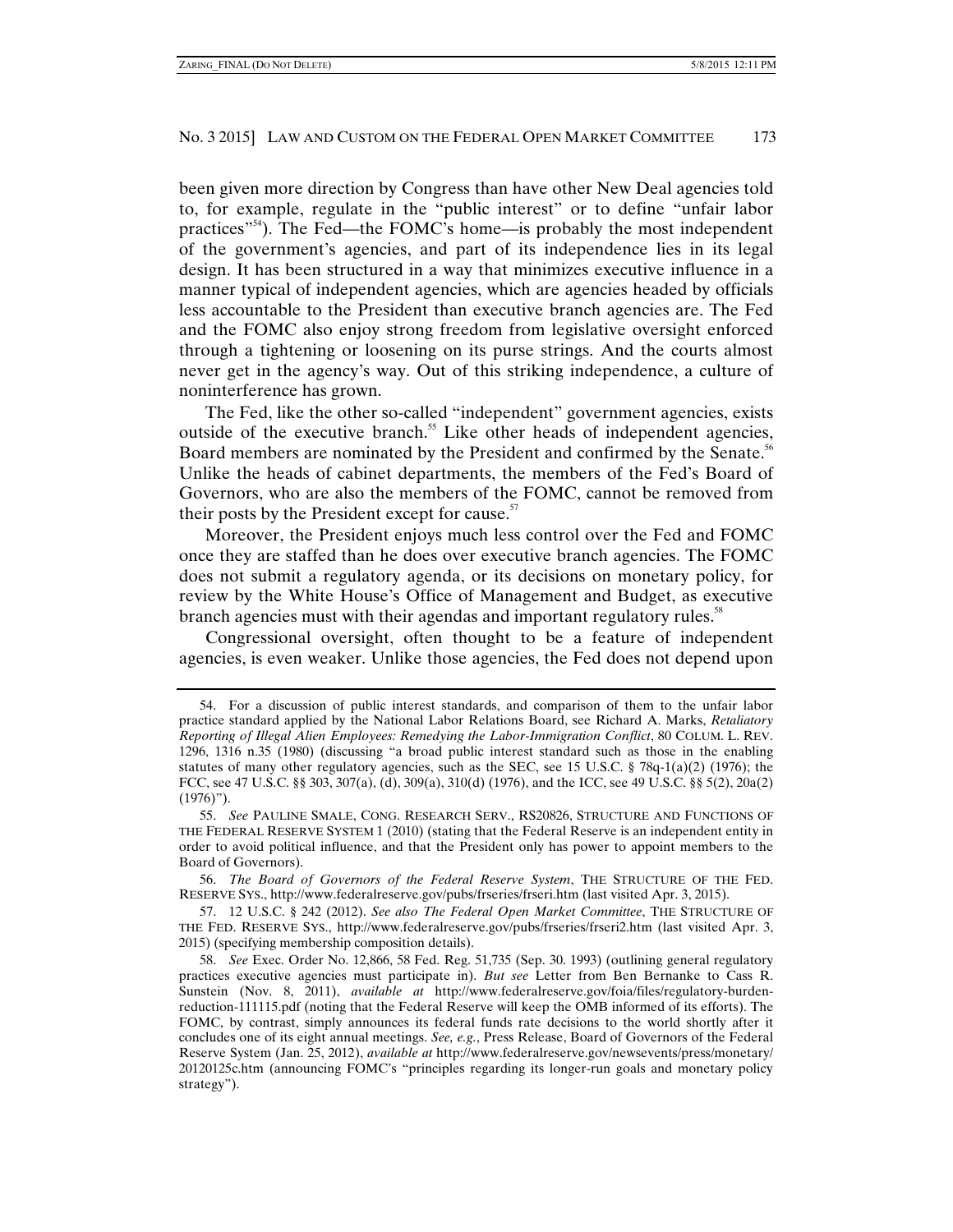Congress for a budget; it is self-funding, based on the fees it charges banks for supervision, and the profits it makes through its open market operations.<sup>59</sup> The agencies do not ignore Congress; the Fed and FOMC do make senior officials available for testimony before both House and Senate committees.<sup> $60$ </sup> But that testimony is rarely as fireworks-filled as it is for other agency heads. Fed officials do not live in fear of the grilling that their counterparts in other agencies receive, as no budget sanction exists in the background, out of which a culture of noninterference has grown.<sup>61</sup>

The result is that the relationship between Congress and the FOMC and Fed is much more attenuated than that between Congress and the SEC, an agency that does depend on an annual appropriation and accordingly spends a great deal of time on the cultivation of congressional committees. President Obama's first SEC chair, Mary Schapiro, testified over forty-eight times before Congress during her five years in charge of the agency<sup>62</sup> and by all accounts left "exhausted."63 During that period, Ben Bernanke, the Fed and FOMC Chair, testified a similar forty-nine times, but on thirteen occasions the testimony was simply repeated before different committees; one never hears of Fed chairmen finding their interaction with legislators to be exhausting. $64$ 

Congress could, of course, take a sterner approach to supervision of the Fed and the FOMC. It could eliminate its self-funding nature, and indeed, there are some politicians who wish to "end the Fed" and impose an auditing requirement on the institution.<sup>65</sup> The institution, however, has successfully

 61. For example, a recent testimony by Commissioner Fink of IRS's Small Business and Self-Employment Division was quite lively. Gregory Korte, *Blasted by Congress, IRS Apologizes For Lavish Events*, USA TODAY, June 6, 2013, http://www.usatoday.com/story/news/politics/2013/06/06/irsconferences-oversight-hearing/2395337/.

 62. Schapiro's hearing activity waxed and waned during that period; she testified 8 (2009); 10 (2010); 18 (2011); 8 (2012); and 4 (2013) times, according to the agency's publicly available records. *See Testimony*, U.S. SEC. AND EXCH. COMM'N, http://www.sec.gov/News/Page/List/Page/1356125649559 (last visited Apr. 3, 2015).

 63. Ben Protess & Susanne Craig, *Rebuilding Wall St.'s Watchdog*, DEALBOOK, Nov. 26, 2012, http://dealbook.nytimes.com/2012/11/26/schapiro-head-of-s-e-c-to-announce-

departure/?\_php=true&\_type=blogs&\_r=0*. See also* Joshua Gallu & Robert Schmidt*, Schapiro SEC Reign Nears End with Rescue Mission Not Done*, BLOOMBERG BUSINESSWEEK, Oct. 19, 2012, http://www.businessweek.com/news/2012-10-19/schapiro-sec-reign-nears-end-with-rescue-mission-not-

done ("She has told friends that the late nights and almost constant policy battles have left her exhausted and eager to depart after the November election.").

 64. These occasions were counted from the Federal Reserve database. *2009 Testimony of Federal Reserve Officials*, BD. OF GOVERNORS OF THE FED. RESERVE SYS., http://www.federalreserve.gov/ newsevents/testimony/2009testimony.htm (last visited Apr. 3, 2015).

65. JohnPaul M. Callan, *Reexamining the Federal Monetary Powers*, 19 U. MIAMI BUS. L. REV.

 <sup>59.</sup> BOARD OF GOVERNORS OF THE FEDERAL RESERVE SYSTEM, THE FEDERAL RESERVE SYSTEM: PURPOSES & FUNCTIONS 11 (9th ed. 2005), *available at* http://www.federalreserve.gov/pf/pdf/ pf\_complete.pdf.

 <sup>60.</sup> *See e.g.*, BEN S. BERNANKE, FED. RESERVE, SEMIANNUAL MONETARY POLICY REPORT TO THE CONGRESS, (July 17, 2013) *available at* http://www.federalreserve.gov/newsevents/testimony/ bernanke20130717a.htm (presenting the Fed's semiannual Monetary Policy Report to the Congress). Identical remarks were presented to the Senate Committee on Banking, Housing, and Urban Affairs the following day.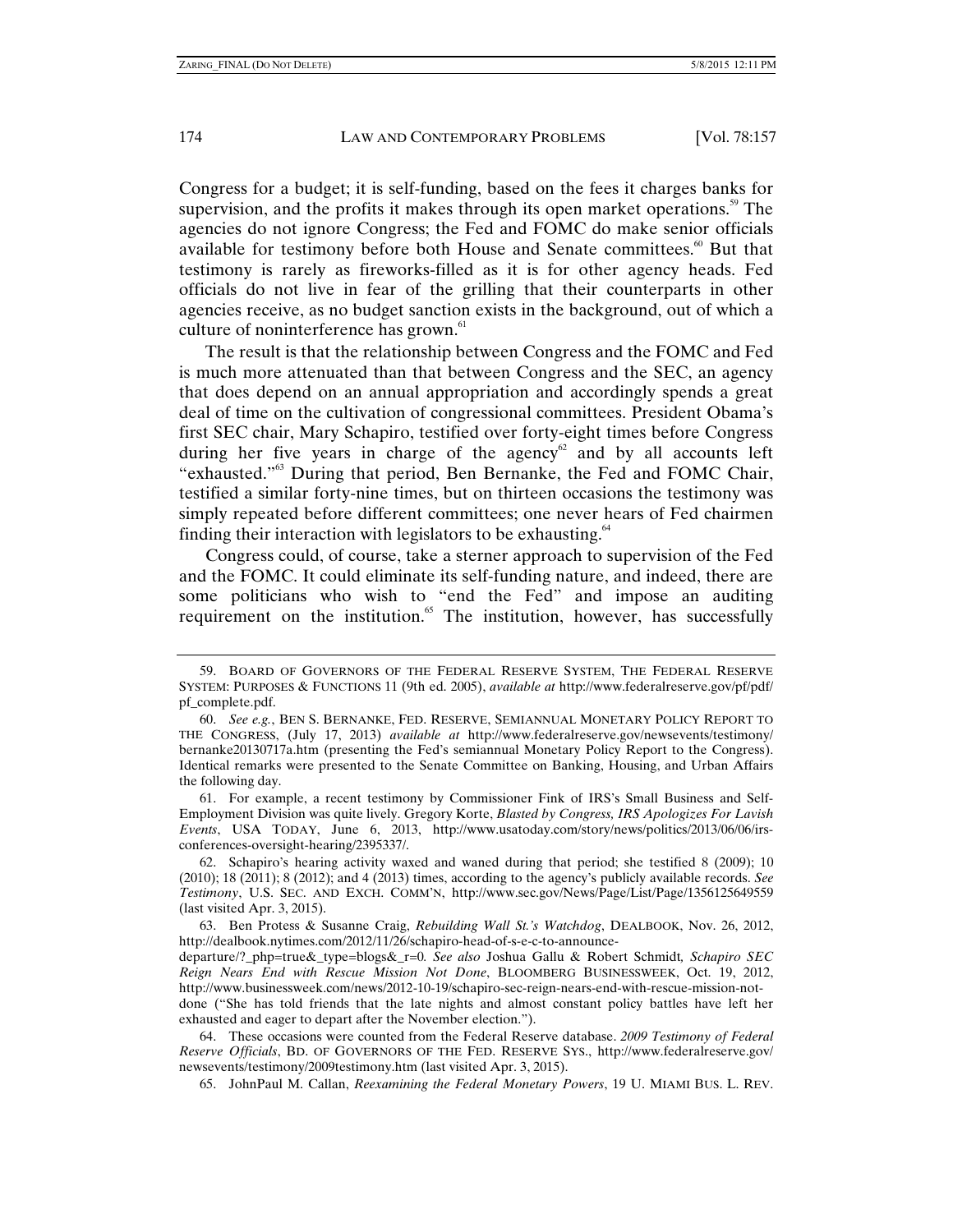argued that its independence from politics is a necessary precondition for monetary stability, and, as this article examines, relative independence from political oversight is now thought to be a "best practice" of currency stability.<sup>66</sup>

# 3. Judicial Review

Moreover, the FOMC and the agency that houses it have an excellent record in the courts, meaning that the gentle oversight played by the two politically accountable branches is not paired with something more rigorous from the judiciary. Augustus Hand stated that he could not guess at what might be wrong with a legally constituted bank making loans to other banks and setting interest rates for those loans in *Raichle v. Federal Reserve Bank,* in one of the earliest efforts to challenge a Fed policy.<sup>67</sup> Hand concluded that,

It would be an unthinkable burden upon any banking system if its open market sales and discount rates were to be subject to judicial review. Indeed, the correction of discount rates by judicial decree seems almost grotesque, when we remember that conditions in the money market often change from hour to hour, and the disease would ordinarily be over long before a judicial diagnosis could be made.<sup>68</sup>

No court has disagreed with Hand's view of the institutional competences at play. Indeed, the Fed's record in court is strong enough to suggest that a combination of *Chevron* deference, unwilling potential plaintiffs, and, most importantly, the lack of a standard for reviewability identified by Judge Hand in *Raichle*, has made the agency extremely difficult to judicially supervise.<sup>69</sup>

The record is even stronger for the FOMC. Although the Fed's supervisory rules do get reversed occasionally,<sup>70</sup> the FOMC's decisions have generally been exempted from judicial review entirely.<sup>71</sup> None of the five cases reported in the

*Id. See also* Huntington Towers, Ltd. v. Franklin Nat'l. Bank, 559 F.2d 863, 868 (2d Cir. 1978) (discussing in a case involving the supervisory powers of the Fed that, "it is not for the courts to say whether or not the actions taken were justified in the public interest, particularly where it vitally concerned the operation and stability of the nation's banking system").

68. *Raichle*, 34 F.2d at 915.

 69. *Cf.* David Zaring, *Administration by Treasury*, 95 MINN. L. REV. 187 (2010) (discussing the high degree of judicial deference granted to Treasury actions under similar conditions).

 70. *Compare* In Re Bankers Trust Co., 61 F.3d 465 (6th Cir. 1995) (holding the Fed exceeded its authority in enacting rule precluding discovery of bank examination information), *and* Sec. Indus. Ass'n v. Bd. of Governors of the Fed. Reserve Sys., 807 F.2d 1052 (D.C. Cir. 1986) (reversing the Fed's decision to permit a bank to sell commercial paper), *with* Ass'n of Bank Travel Bureaus, Inc. v. Bd. of Governors of the Fed. Reserve Sys., 568 F.2d 549 (7th Cir. 1978) (denying petition to review the Fed's rule–making decision).

 71. None of the five cases that named the FOMC as a defendant were direct challenges to FOMC decisions and all were dismissed for lack of standing or merit. Two suits, brought by senators, challenged the appointment procedures of the committee as violating the Constitution. An earlier suit, filed in 1976, alleged FOMC violations of the Freedom of Information Act for failing to make certain

<sup>111, 144 (2011) (</sup>describing these critics as the people behind "slogans such as "End the Fed," or nationally supported "Audit the Fed" Bills").

 <sup>66.</sup> *See infra* Part II.C.

 <sup>67.</sup> *See* Raichle v. Fed. Reserve Bank, 34 F.2d 910, 915 (2d Cir. 1929).

We can see no basis for the contention that it is a tort for a Federal Reserve Bank to sell its securities in the open market, to fix discount rates which are unreasonably high, or to refuse to discount eligible paper, even though its policy may be mistaken and its judgment bad.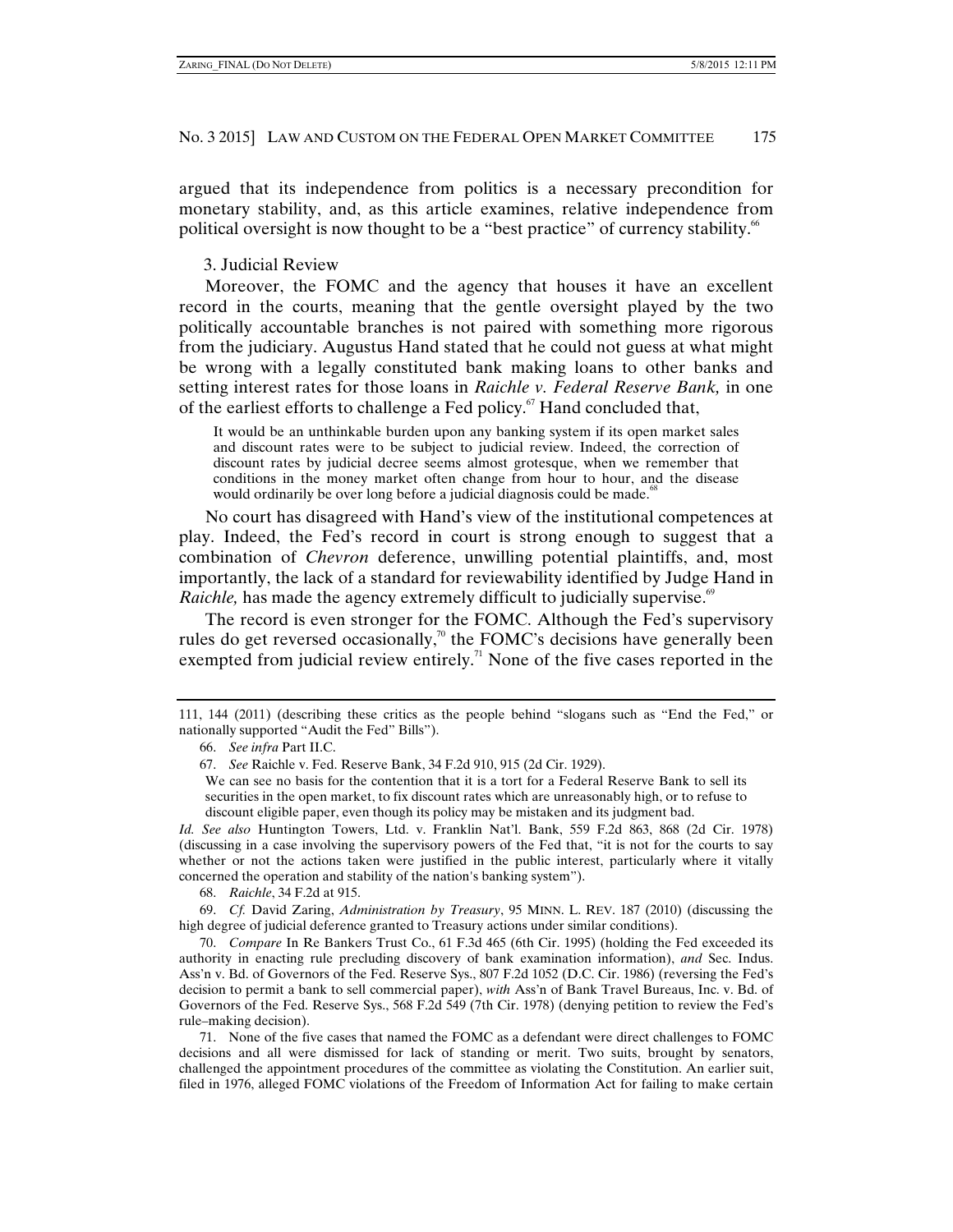Federal Reporter or Supplement that name the FOMC as a defendant were direct challenges to FOMC open market orders, and all were dismissed for lack of standing or merit. Two suits, brought by legislators, challenged the appointment procedures of the committee as violating the Constitution.<sup>72</sup> An earlier suit, filed in 1976, alleged FOMC violations of the Freedom of Information Act (FOIA) for failing to make certain records promptly available.<sup>73</sup> Another suit was brought against both the Fed and the FOMC, challenging the constitutionality of the American monetary system.<sup>74</sup> Although I analyze this litigation in more detail later in this article, as a first order of approximation, with the exception of the FOIA suit (which failed at the Supreme Court), it went nowhere. The judiciary is simply disengaged from the project of oversight of the committee.

# B. The Strange Case of FOMC Appointments

If anything, the strongest legal limitations on the FOMC lie not in the calibration of its statutory mandate (which is generously broad) or its location in the federal government (where it is an independent part of a particularly independent agency) but in the constraints on the committee's membership. The committee is comprised of the seven members of the Board of Governors of the Fed, along with five representatives from the thirteen Federal Reserve banks, one of which is, by law, the head of the Federal Reserve Bank of New York. $75$ 

This committee structure has enabled regional dissent on open market policymaking matters and incorporates some relative outsiders into committee decisionmaking; it appears that the regional presidents are more likely to have diverse monetary policy views than are the members of the Board of Governors, although polarization on the FOMC is far from dramatic.<sup>76</sup> It also, at least, in theory, makes for an FOMC with a voting membership larger than that of most agencies, which ought to be more difficult for a chair to dominate.

The mechanisms of appointments to the FOMC have had cross-cutting effects over time. The history of the way appointments to the FOMC have been handled has bolstered the insulation, rather than the diversity, of the committee. For example, in the Banking Act of 1933 that created the FOMC, membership was doled out to the Secretary of the Treasury and the

- 74. Howe v. United States, 632 F. Supp. 700 (D. Mass. 1986).
- 75. 12 U.S.C. § 263 (2012).

records promptly available. Another suit was brought against both the Fed and the FOMC, challenging the constitutionality of the American monetary system.

 <sup>72.</sup> Melcher v. Fed. Open Mkt. Comm., 644 F. Supp. 510 (D.D.C. 1986); Riegle v. Fed. Open Mkt. Comm., 656 F.2d 873 (D.C. Cir. 1981).

 <sup>73.</sup> Fed. Open Mkt. Comm. v. Merrill, 443 U.S. 340 (1979).

 <sup>76.</sup> *See* John Sides, *Democratic and Republican Appointees to the Federal Reserve Aren't That Different, After All,* WASH. POST, Nov. 15, 2013, http://www.washingtonpost.com/blogs/monkeycage/wp/2013/11/15/democratic-and-republican-appointees-to-the-federal-reserve-arent-that-differentafter-all/ (stating that differences in political views of appointed Fed members are "modest at best").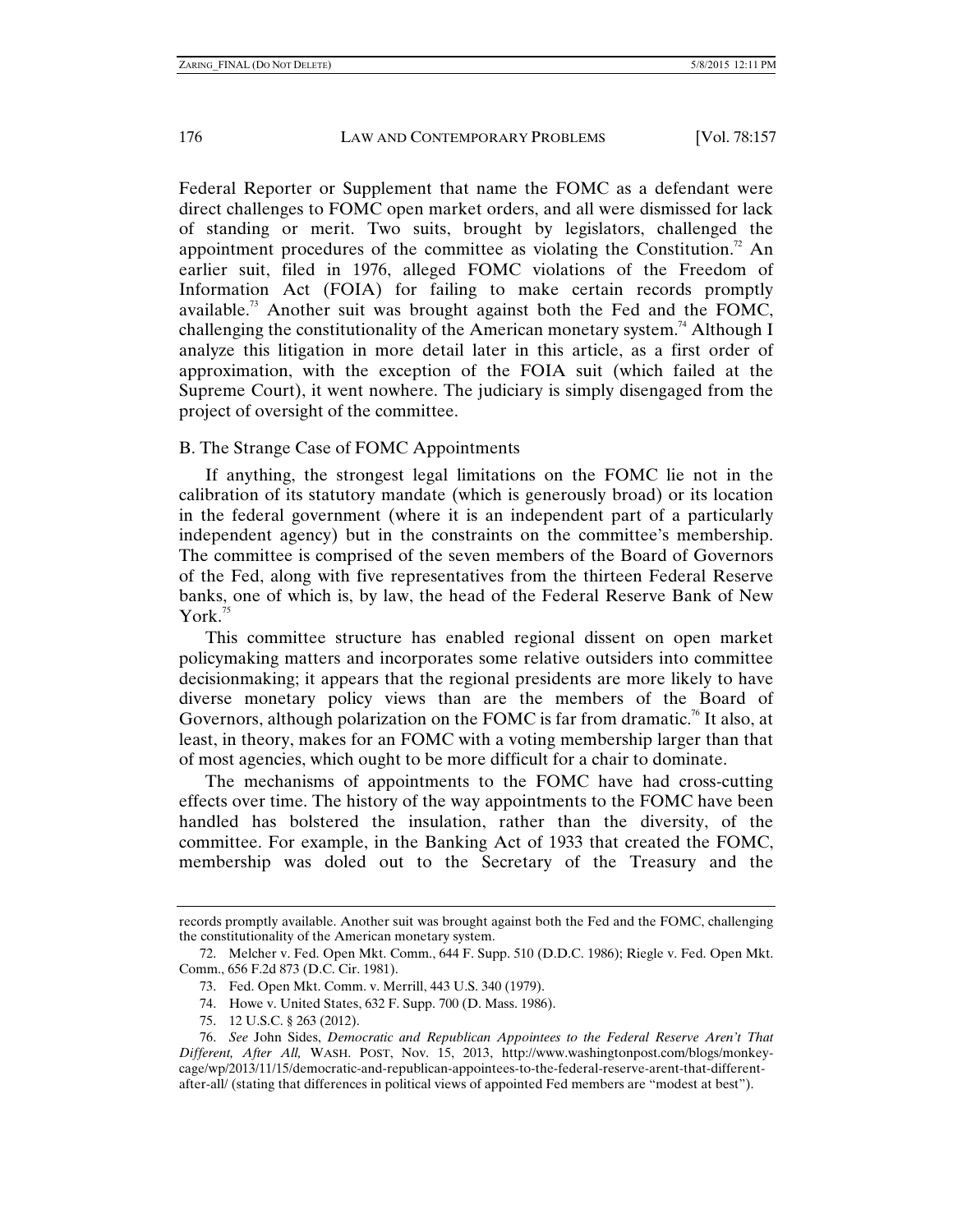Comptroller of the Currency.<sup>77</sup> That was changed in the Banking Act of 1935 (the '35 Act), which removed the members of the executive branch from the committee and added the regional bank presidents.78 The '35 Act also increased the tenure of members of the Board of Governors to fourteen years, which is long by federal agency standards.<sup>79</sup> In the Banking Act of 1942, the voting and membership structure of the committee as it exists today was established, giving members of the board a majority of the seats on the committee.<sup>80</sup>

In other ways, the membership is chosen in a way perfectly consistent with the ordinary practice for federal administrative agencies. The Board of Governors component of the FOMC cannot have more than four members of the same party, and is meant to be drawn from "a fair representation of the financial, agricultural, industrial, and commercial interests. $\mathbf{R}^{31}$  Presidents do not always honor every aspect of this cross-sectional suggestion, but there is a tradition of nominating one community (which is traditionally the word used to refer to "small" in the industry) banker to the Board of Governors.<sup>82</sup> Nonvoting reserve bank presidents also attend the committee's meetings, and can debate, but not vote.<sup>83</sup>

But the reserve bank role on the FOMC makes the appointments question a particularly interesting one. Because the member banks of the Federal Reserve own their regional banks, their representation on the FOMC blurs the public and the private and is hardly characteristic of federal agencies.

Accordingly, although the FOMC generally speaks with one voice, its rotating regional presidents are the likely sources of any dissent, as they do not

 79. Peter Conti-Brown, *The Structure of Federal Reserve Independence* 36 (Rock Ctr. for Corporate Governance at Stanford Univ. Working Paper No. 139, 2014) ("This is one of the longest terms of service in the federal government. Scholars have long discussed the Fed Governors' lengthy tenure," though Conti-Brown observes that, in practice, board members rarely serve out their full terms.).

 80. David Fettig, *The Federal Reserve's Beige Book: A Better Mirror Than Crystal Ball*, THE REGION: FED. RESERVE BANK OF MINNEAPOLIS, March 1999, *available* https://www.minneapolisfed.org/publications\_papers/pub\_display.cfm?id=3568.

 83. FED. OPEN MKT. COMM. http://www.federalreserve.gov/monetarypolicy/fomc.htm (last visited Apr. 3, 2015) ("Nonvoting Reserve Bank presidents attend the meetings of the Committee, participate in the discussions, and contribute to the Committee's assessment of the economy and policy options.").

 <sup>77.</sup> Gary Richardson et al., *Banking Act of 1935*, FED. RESERVE HISTORY, (Nov. 22, 2013), http://www.federalreservehistory.org/Events/DetailView/26 ("The secretary of treasury, who had served as the chairman of the Federal Reserve Board, and the comptroller of the currency, who had served as a member of the Federal Reserve Board, ceased to serve with the Federal Reserve after 1936.").

 <sup>78.</sup> For a discussion, see Bernard Shull, *Financial Crisis Resolution and Federal Reserve Governance: Economic Thought and Political Realities* (Levy Econ. Inst. of Bard College Working Paper No. 784, 2014), *available at* http://www.levyinstitute.org/pubs/wp\_784.pdf; *see also* Laurence H. Meyer, Governor of the Fed. Reserve Bd., The Politics of Monetary Policy: Balancing Independence and Accountability, Remarks at the University of Wisconsin (Oct. 24, 2000), *available at* http://www.federalreserve.gov/boarddocs/speeches/2000/20001024.htm (describing independence of the Fed as being "especially important").

 <sup>81. 12</sup> U.S.C. § 241 (2012).

 <sup>82.</sup> *See* Conti-Brown & Johnson, supra note 27, at 8 (stating that there is usually one board member who is either a community banker or "has strong support among community bankers).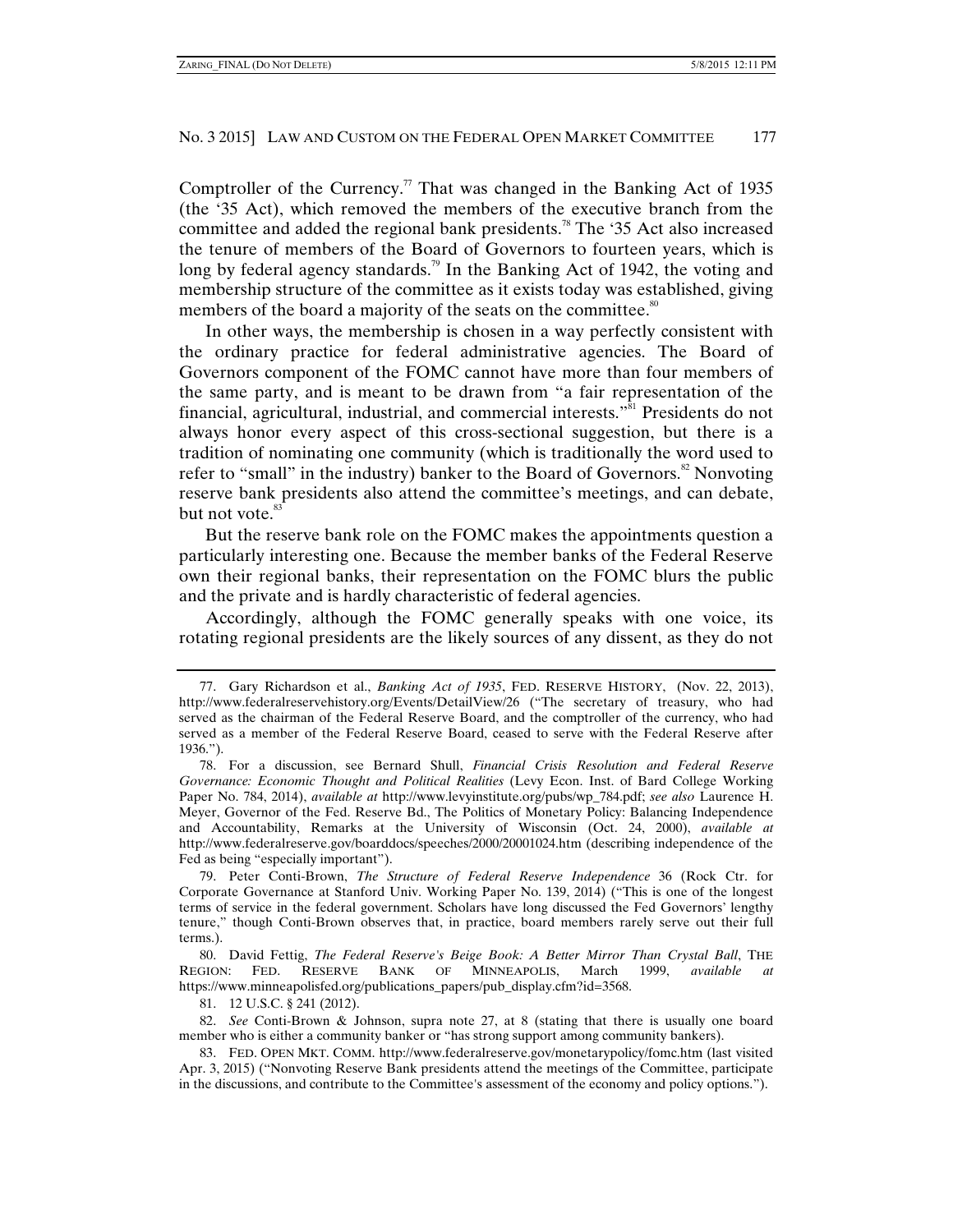necessarily come from the same cloth as do appointees to the Board of Governors. Some rise through the ranks of the reserve banks bureaucracy, whereas others enjoy long careers in either finance or other business before taking up the post of president. Members of the Board, on the other hand, are more likely to be highly credentialed economists, and more likely to come from academia or politics. In some ways, the regional presidents add some diversity of viewpoints to the FOMC; in other ways, they are sometimes thought to provide lower-quality advice to the chair.<sup>84</sup>

But, given their outsider status and yet decidedly insider committee role, they, too, have prompted some rumblings about the legality of their role, rumblings that have a doctrinally compelling basis but that have enjoyed no success in the courts. The committee has been challenged for constituting a violation of the Appointments Clause; the idea is that the members of the committee are exercising substantial enough powers to constitute either principal or inferior officers of the United States and yet are not treated as such.

Article II of the Constitution states that the President "shall appoint Ambassadors, other public Ministers and Consuls, Judges of the supreme Court, and all other Officers of the United States."<sup>85</sup> The Court in *Morrison v*. *Olson* announced a totality of the circumstances test for determining who is an "[o]fficer of the United States"—of either the principal or the inferior variety that involved, as Justice Scalia's dissent characterized it, "[t]aking all things into account."<sup>86</sup>

That test is not exactly precise, but the case against the FOMC appointees is straightforward enough. Even if the regional bank presidents did not constitute principal officers—and everyone else on the FOMC does, in fact, go through the process of presidential nomination and Senate confirmation—the argument that they constitute at the very least inferior officers is strong. The FOMC directs important government action, is reversible by no one, and mostly consists of Senate-appointed Officers of the United States. Should five of its twelve members really be considered anything different?

Inferior officers include district court clerks and special prosecutors; the argument that members of the committee tasked with combatting unemployment and inflation on a country-wide basis enjoy similar, or better, degrees of authority is straightforward.<sup>87</sup> The appointment of inferior officers

<sup>84.</sup> For a critique of regional bank president performance in the aftermath of the financial crisis, Mark Thoma, *Refocusing the Fed?*, MODEL BEHAVIOR, (May 3, 2011), see Mark Thoma, *Refocusing the Fed?,* MODEL BEHAVIOR, (May 3, 2011), http://modeledbehavior.com/2011/05/03/refocusing-the-fed/.

 <sup>85.</sup> U.S. CONST. art. II, § 2, cl. 2.

 <sup>86.</sup> Morrison v. Olson, 487 U.S. 654, 733 (1988) (Scalia, J. dissenting).

 <sup>87.</sup> As the Heritage Foundation has observed:

In *Edmond v. United States* (1997), the Court, while continuing to deny that it had recognized any definitive test, stated that "'inferior Officers' are officers whose work is directed and supervised at some level by others who were appointed by Presidential nomination with the advice and consent of the Senate." Among those officers recognized as "inferior" are district court clerks, federal supervisors of elections, the Watergate Special Prosecutor, and an Independent Counsel appointed under the Ethics in Government Act of 1978.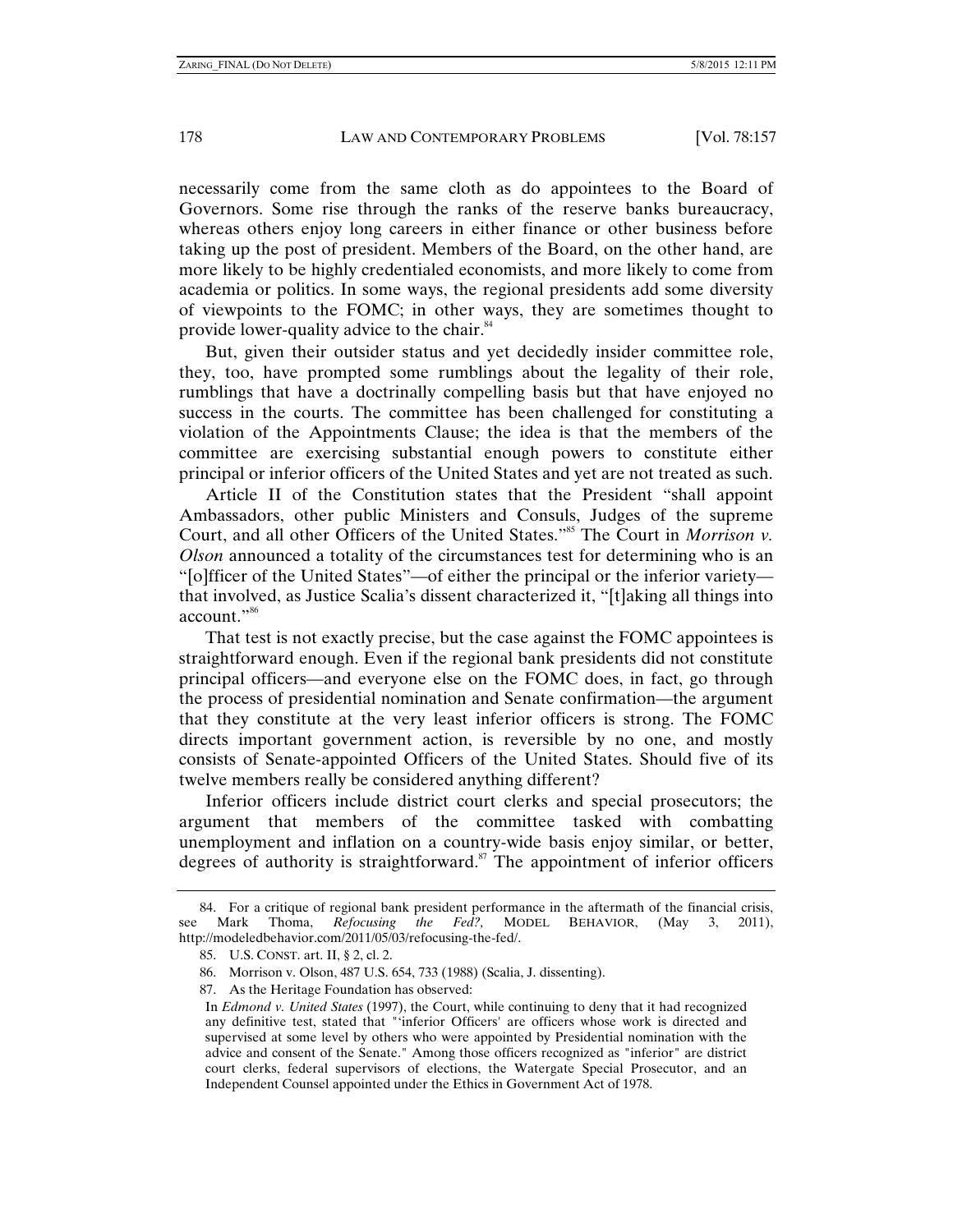need not be subject to Senate confirmation, but the power to do so must be vested in the President, the Heads of Departments, or the Courts of Law.<sup>88</sup> The regional Fed presidents, appointed by their semiprivate boards of bankers, probably do not meet that test.<sup>89</sup>

Although this looks like a real problem, the courts have uniformly rejected challenges based on this critique, either on political question grounds or on unexplained grounds that seem to work the same way. For example, in *Melcher v. FOMC*, Senator John Melcher (D-MT) challenged the appointment of the five regional bank representatives on the FOMC under this exact reasoning. The court, without a substantial amount of explanation, concluded that "while the composition of the [FOMC] may be unusual, it is not unconstitutional.<sup> $\mathfrak{v}^{\mathfrak{g}}$ </sup>

In *Riegle v. FOMC*, Senator Donald Riegle (D-MI) claimed that the election process was invalid because it deprived him, as a senator, of his "constitutional right to advise and consent regarding the appointment."<sup>91</sup> The D.C. Circuit exercised its "equitable discretion to dismiss the case on the ground that judicial action would improperly interfere with the legislative process."<sup>92</sup>

Recently, these appointments concerns have been given a boost by the logic of *Free Enterprise Fund v. PCAOB,* where the Court held that "multilevel protection from removal is contrary to Article II's vesting of the executive power in the President."93 This also poses a problem for institutions like the FOMC because some members are appointed by a combination of private parties and for cause appointees. Harold Krent has argued that "[t]he logic of *Free Enterprise Fund* strongly suggests that Congress may not, consistent with Article II, delegate significant authority to private and state entities [which]... imperils . . . the Federal Open Market."<sup>94</sup>

To be sure, there are some reasons to think that, functionally, the oddly appointed FOMC is constitutionally acceptable. Regional bank members of the committee know that they are accountable to *someone—*the boards of the

- 91. Riegle v. Fed. Open Mkt. Comm., 656 F.2d 873, 877 (D.C. Cir. 1981).
- 92. *Id.*

*See* Douglas Cox, *Inferior Offices*, THE HERITAGE FOUND., http://www.heritage.org/constitution/#!/ articles/2/essays/92/inferior-officers (last visited Apr. 3, 2015).

 <sup>88.</sup> U.S. CONST. art. II, § 2, cl. 2.

 <sup>89.</sup> *See Morrison*, 487 U.S. at 671–72. The court in *Morrison* advanced a four-part test in scrutinizing the constitutionality of appointments that did not occur by the President followed by confirmation by the Senate: (1) whether the officer is removable by a higher Executive Branch official; (2) whether the officer's duties are limited in scope; (3) whether the officer's office is limited in jurisdiction; and (4) whether the officer's office is limited in tenure. *See generally id.* It seems plausible, if not likely, that the Fed presidents would fail the first of these tests; they may not pass muster under the other factors either.

 <sup>90.</sup> Melcher v. Fed. Open Mkt. Comm., 644 F. Supp. 510, 524 (D.D.C. 1986) *aff'd*, 836 F.2d 561 (D.C. Cir. 1987).

 <sup>93.</sup> Free Enter. Fund v. Pub. Co. Accounting Oversight Bd., 561 U.S. 477, 484 (2010).

 <sup>94.</sup> Harold Krent, *Federal Power, Non-Federal Actors: The Ramifications of Free Enterprise Fund*, 79 FORDHAM L. REV. 2425, 2454 (2011).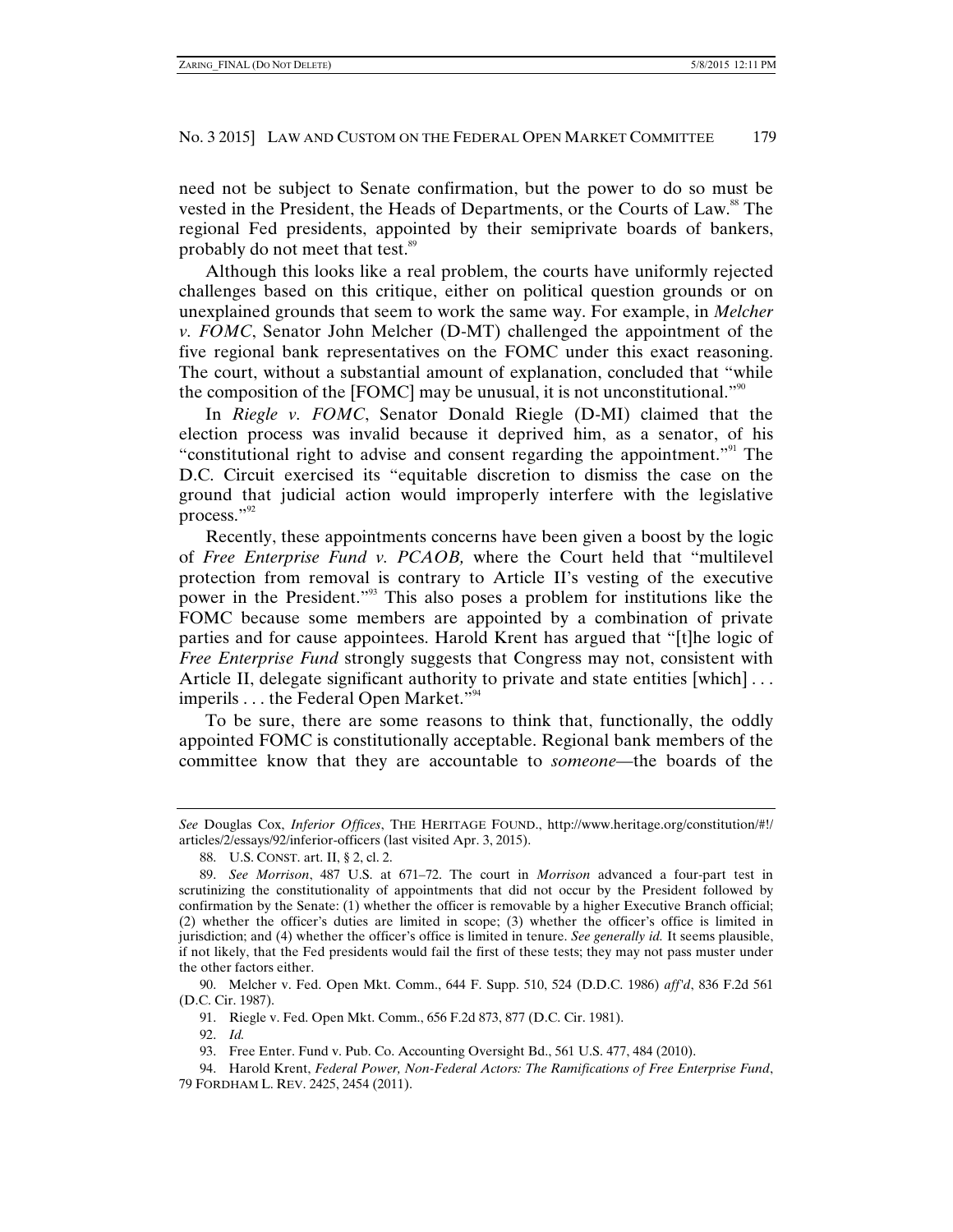regional Fed banks; and, moreover, member banks of the Fed desire a stable and strong economy just as much as the Board of Governors in Washington do and are likely to hope that the presidents of the regional reserve banks share those aims. Indeed, this alignment of basic interest between banks and their supervisors is a unique feature of banking regulation.<sup>95</sup>

Second, or at least so Krent has argued, market discipline may goad partly privately accountable FOMC members to act in a public-spirited fashion because acting for purely private gain would be easily disclosed and therefore unlikely to be successful.<sup>96</sup> Thus, even though the FOMC is "unaccountable in the usual sense for [its] acts," the committee is "circumscribed by some external constraint."<sup>97</sup>

#### C. Implications of Independence

The striking degree of independence enjoyed by the FOMC is often thought to be a "best practice" of central bank design.<sup>98</sup> Central banks that are subject to the political process, it has been argued, often surrender to short-term thinking about the need for currency stability so that they adjust monetary policy to suit the needs of the party in power—often to the detriment of long-term stability to the money supply as well as the economy as a whole.<sup>99</sup>

This tendency is why the World Bank has recommended to all of its client countries that they insulate their central banks from political oversight.<sup>100</sup> The European Central Bank has been created with something approaching superindependence. During the European sovereign debt crisis, it has, often over political opposition, devised its own novel and active approach to defending the Euro; it can afford to essentially disregard the views of European

97. *Id.* at 102.

 <sup>95.</sup> *See* David Zaring, *Sovereignty Mismatch and the New Administrative Law*, 91 WASH. U. L. REV. 59, 107 (2013) (noting that "regulators are charged with ensuring safety and soundness of the system, and the managers and owners of banks have every interest in ensuring that their own institutions do not go bankrupt"); *see also* Harold Krent, *Fragmenting the Unitary Executive*, 85 NW. U.L. REV. 62, 102 (also discussing the reasons why even semiprivately accountable officials might have the right sorts of incentives in the case of the FOMC).

 <sup>96.</sup> Krent, *supra* note 94, at 103 ("market discipline may ensure a measure of publicregardedness").

 <sup>98.</sup> *See* Alberto Alesina & Lawrence H. Summers, *Central Bank Independence and Macroeconomic Performance: Some Comparative Evidence*, 25 J. MONEY CREDIT & BANKING 151, 154 (1993) (insulated central banks are less likely to set inflationary monetary policy); Meyer, *supra* note 77 (speech by member of the FOMC on the value of independent central banks); Geoffrey P. Miller, *An Interest-Group Theory of Central Bank Independence*, 27 J. LEGAL STUD. 433 (1998) (discussing the interest group effects on a nonindependent central bank). *Cf.* David Zaring, *Best Practices*, 81 N.Y.U. L. REV. 294 (2006) (discussing the best practices of agency rulemaking).

 <sup>99.</sup> *See* Timothy A. Canova, *Black Swans and Black Elephants in Plain Sight: An Empirical Review of Central Bank Independence*, 14 CHAP. L. REV. 237, 237 ("It was widely accepted that politicians could not be trusted with monetary policy because their short-term time horizons and fixations on their next elections.").

 <sup>100.</sup> The World Bank strongly advocates for national political, fiscal, and administrative decentralization. *See Decentralization & Subnational Regional Economics*, THE WORLD BANK GROUP (2001), http://www1.worldbank.org/publicsector/decentralization/what.htm (last visited Apr. 3, 2015).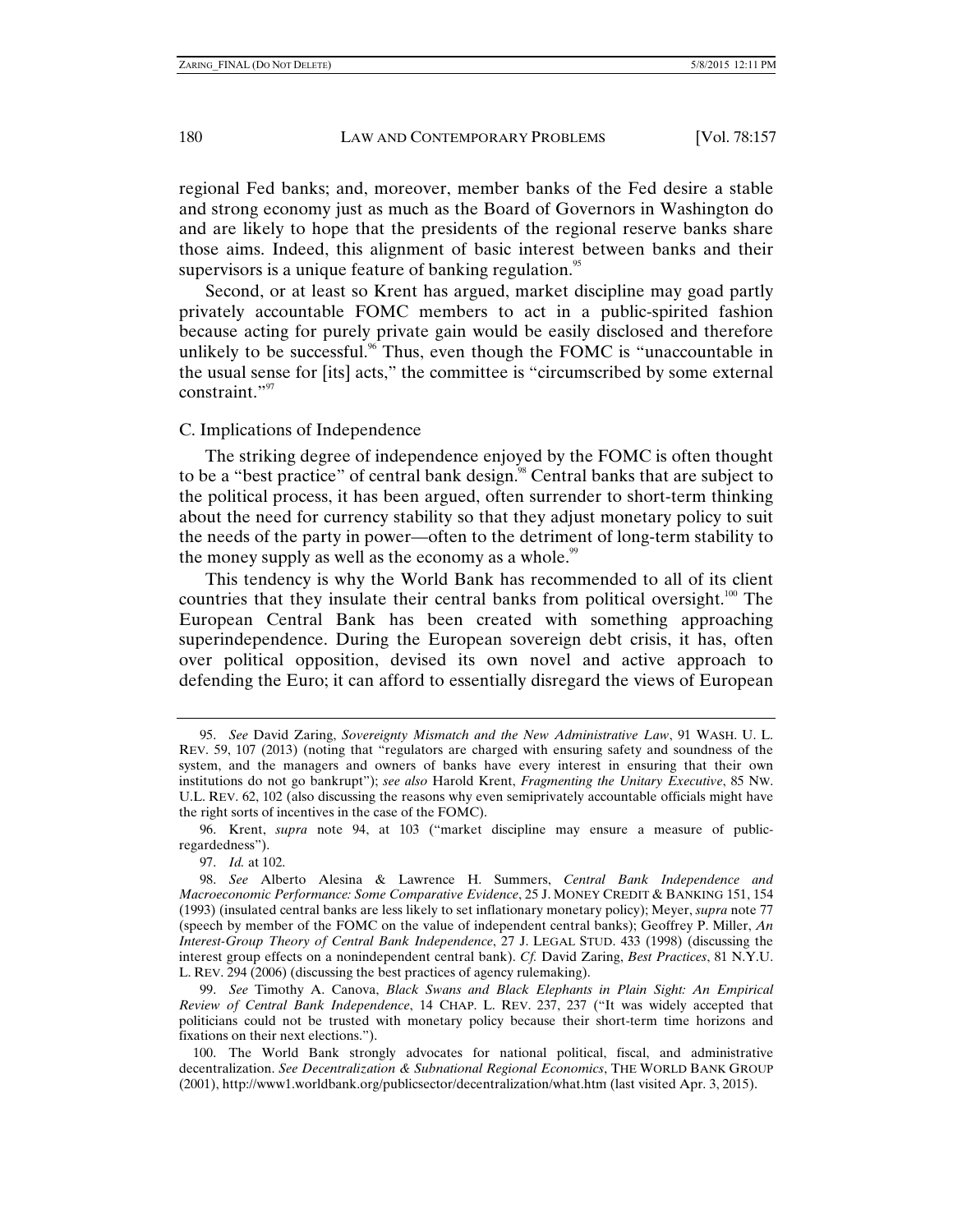political leaders over its appropriate role.<sup>101</sup>

#### D. Nondelegation Agonists

Nonetheless, the dramatic insulation of a particular agency from oversight from any of the three branches of government—or, indeed, the very existence of a central bank with responsibility for currency stability and economic growth—is not something obviously contemplated by the Constitution.<sup>102</sup>

Because of what I would characterize as the "settled expectations" check on the logic of constitutional law, the FOMC is probably too old and too important to be vulnerable to life-threatening constitutional challenge.<sup>103</sup> It has been accepted in almost all corners of the Washington establishment; the FOMC has been playing a surpassingly important monetary policy role since passage of the Banking Act of 1933. It is difficult to raise constitutional questions now about something that has been part of the furniture of government for so long.<sup>104</sup> Moreover, other longstanding traditions that the Supreme Court has called into constitutional question—the sentencing guidelines or the legislative veto, for example—had much shorter tenures, and were not the subject of active opposition by duly appointed officers of the United States, such as Article III judges, in the case of the former, $105$  and the Department of Justice, in the case of the latter. $106$ 

That does not mean that the separation of powers problems posed by the FOMC are easy. The first constitutional question posed by a central bank is whether the Constitution permits the creation of such an institution. President

104. *See* Bernstein, *infra* note 116, at 118–23 (outlining the history of the FOMC).

 105. *See* Apprendi v. New Jersey, 530 U.S. 466 (2000) (holding that the Sixth Amendment right to a jury trial proscribes judges from imposing criminal sentences above statutorily fixed maximums if the sentence is based on factors other than those determined by a jury beyond a reasonable doubt).

 <sup>101.</sup> *See Independence*, EUROPEAN CENTRAL BANK, https://www.ecb.europa.eu/ecb/orga/ independence/html/index.en.html (last visited Apr. 3, 2015) ("Neither the ECB or the national central banks, nor any member of their decisionmaking bodies, are allowed to seek or take instruction from EU institutions or bodies, from any government of an EU member State or from any other body.").

 <sup>102.</sup> The creation of the First Bank of the United States—not a central bank, but not entirely dissimilar—was vehemently opposed by Thomas Jefferson for this reason. *See Growing Opposition*, U.S. HISTORY, http://www.ushistory.org/us/18c.asp (last visited Apr. 3, 2015).

 <sup>103.</sup> This "doctrine" is entirely my invention and might be considered a precautionary principle for Supreme Court Justices. It helps to explain why the Court might find, for example, that prayer to open legislative sessions is not inconsistent with the First Amendment prohibition against the establishment of religion, or, as it said, "A test that would sweep away what has so long been settled would create new controversy and begin anew the very divisions along religious lines that the Establishment Clause seeks to prevent." Town of Greece v. Galloway, 124 S.Ct. 1811, 1819 (2014). *See generally* Serpentfoot v. Rome City Comm'n, 426 Fed. App'x. 884 (11th Cir. 2011). Or, it may help to explain why the Court might find that an agency with broad powers to regulate the accounting industry should not be disbanded despite being staffed in a manner inconsistent with the Appointments Clause. *See generally* Free Enter. Fund v. Pub. Co. Accounting Oversight Bd.,, 561 U.S. 477 (2009).

 <sup>106.</sup> *See* I.N.S. v. Chadha, 462 U.S. 919 (1983) (holding that a section of the Immigration and Nationality Act permitting an Executive Branch decision to allow a deportable alien to remain in the United States to be overruled by resolution of one house of Congress was unconstitutional because such action was legislative in nature).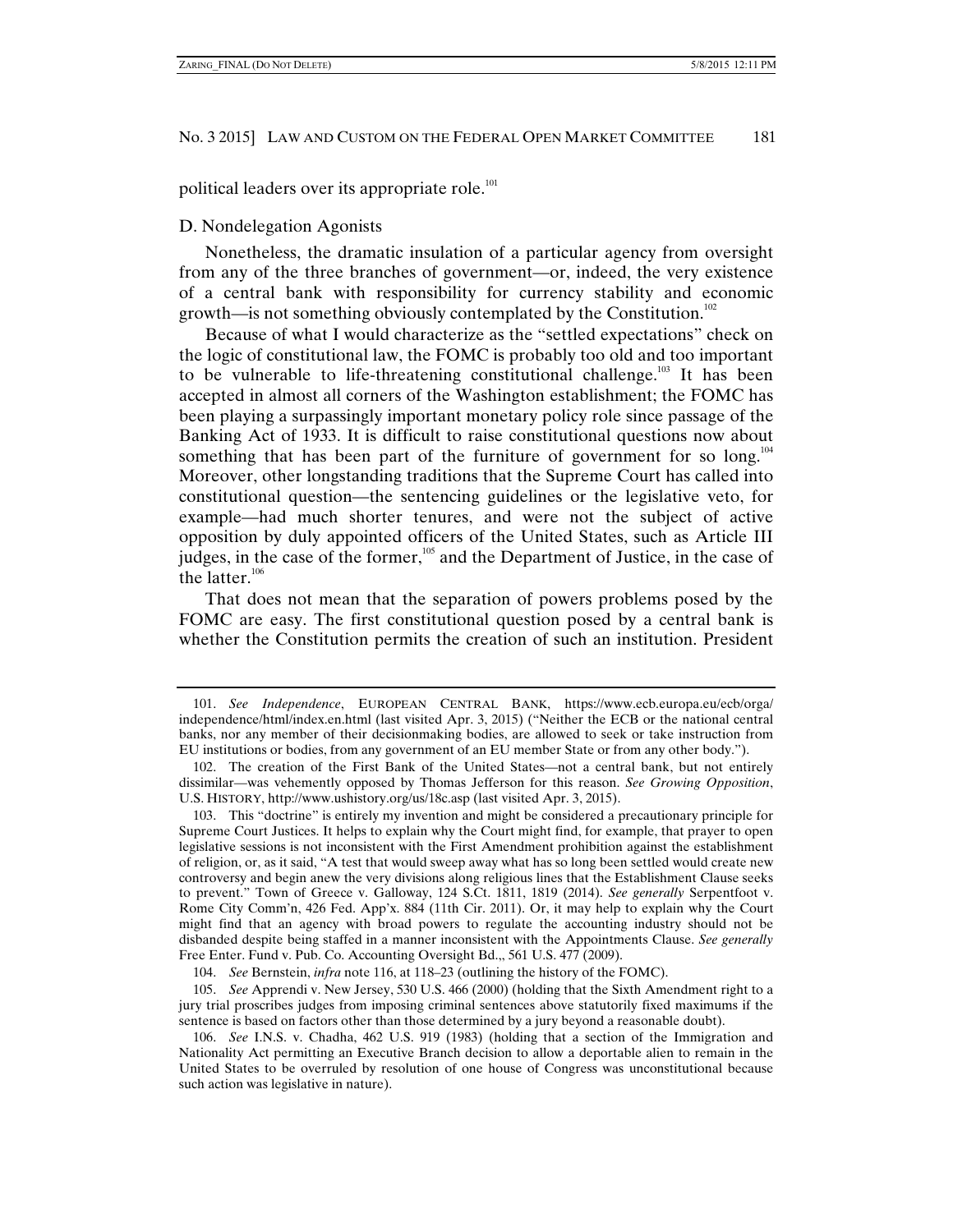Jefferson thought it did not; neither did President Jackson, who said, "if the bank be established for that purpose, with a charter unalterable without its consent, Congress have parted with their power for a term of years, during which the Constitution is a dead letter. It is neither necessary nor proper to transfer its legislative power to such a bank." $107$ 

*M'Culloch v. Maryland* settled that part of that old argument, doctrinally, at least, in favor of central banking. The second iteration of the Bank of the United States was deemed to be a permissible exercise of the power to regulate interstate commerce because the Necessary and Proper Clause of the Constitution permitted Congress to go beyond the enumerated powers of the Constitution and create new institutions if doing so would contribute to its constitutional remit. $108$ 

The second question posed is whether an institution with such broad powers and independence is consistent with our three-branch system of government. Under the nondelegation doctrine, Congress is not allowed to entirely abdicate its responsibility for legislating in favor of some other institution.<sup>109</sup> It must provide that institution with an "intelligible principle" to guide its use of the legislative power granted it by the legislature.110 The intelligible principle test has been famously easy to meet. The Supreme Court has only found two delegations of legislative authority to be unconstitutional—and both were in 1935, two short terms before the "switch in time that saved nine" that marked a drastic shift in judicial receptivity to the administrative innovations of the New Deal state.<sup>111</sup> A suit challenging the delegation to FOMC was brought in 1964— *Bryan v. Federal Open Market Committee*—challenging the powers of the committee to be an "unwarranted delegation of power by Congress."112 The suit was dismissed for lack of standing, as the plaintiff could not differentiate his injury from the existence of the institution from that of any other American

 112. *See* Bryan v. Fed. Open Mkt. Comm., 235 F. Supp. 877, 878, 882 (D. Mont. 1964) ("[I]f plaintiff could champion and litigate such a case, every other owner of government obligations affected by the operations of the Open Market Committee could do the same.").

 <sup>107.</sup> Andrew Jackson, Veto Message (July 10, 1832), *reprinted in* 2 MESSAGES AND PAPERS OF THE PRESIDENTS 576–89 (James D. Richardson ed., 1897). *See also* H.W. BRANDS, THE MONEY MEN 57–96 (2006) (describing the obstacles that faced the national bank).

 <sup>108.</sup> M'Culloch v. Maryland, 17 U.S. 316, 350 (1819).

 <sup>109.</sup> See Gary Lawson, *The Rise and Rise of the Administrative State*, 107 HARV. L. REV. 1231, 1239 (1994) (using the example of Congress delegating all legislative responsibilities to a "Goodness and Niceness Commission" with direction that they act only in applying those standards).

 <sup>110.</sup> Mistretta v. United States, 488 U.S. 361, 373 (1989) (Congress can seek assistance from other branches as long as it "lay[s] down by legislative an intelligible principle to which the person or body authorized . . . is directed to conform."). *See generally* Patrick M. Garry, *Accommodating the Administrative State: The Interrelationship Between The Chevron and Nondelegation Doctrines*, 38 ARIZ. ST. L.J. 921 (2006) (discussing the consequences of "the nearly unbounded nondelegation doctrine"); Cass R. Sunstein, *Nondelegation Canons*, 67 U. CHI. L. REV. 315, 317 (2000) (describing "how certain canons of construction operate as nondelegation principles").

 <sup>111.</sup> *See e.g.* A.L.A. Schechter Poultry Corp. v. United States, 295 U.S. 495, 542 (1935) (holding "that the code-making authority thus conferred is an unconstitutional delegation of legislative power"); Panama Refining Co. v. Ryan, 293 U.S. 388, 430 (1935) (finding that the challenged statute "goes beyond" the "limits of delegation which there is no constitutional authority to transcend").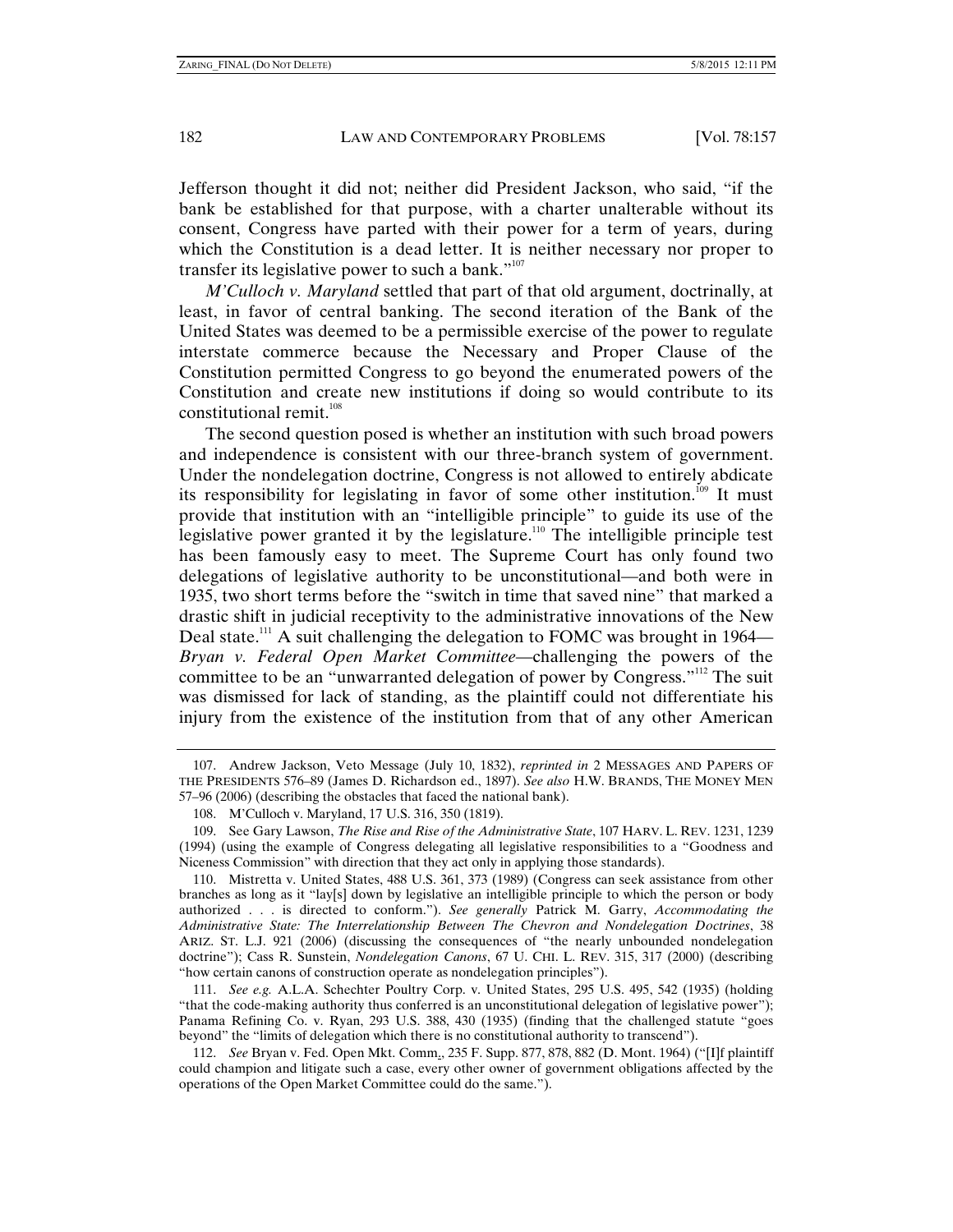citizen – something that means that a nondelegation doctrine challenge would have to come from the primary deal banks themselves (who buy or sell Treasury debt from the open markets desk of the New York Fed, as directed by the FOMC), or perhaps their financial market competitors.<sup>113</sup> These pools of plaintiffs might be able to show the requisite differential injury. Thus far, for whatever reason, no such suit appears to have ever been filed, possibly because primary dealers enjoy their role as the Fed's counterparty, and their competitors prefer the policies of the FOMC to their alternative.

However, the nondelegation doctrine has a corollary, of admittedly uncertain doctrinal provenance, that posits that legislative delegations to private parties are particularly disfavored—much more than congressional delegation to the executive branch or to an independent agency would be. In 2013, the D.C. Circuit proclaimed—in *Association of American Railroads v. United States Department of Transportation—*that "federal lawmakers cannot delegate regulatory authority to a private entity."<sup>114</sup> The Fed's regional banks are owned, at least in theory, by their members, who are private-sector financial intermediaries—meaning that some of the voters on the FOMC come from institutions that are privately held.<sup>115</sup> The purported private antidelegation canon has been the most persistent source of worry about the superindependence of the FOMC in both the legal literature and in the doctrine.116 As perspicacious a constitutional thinker as John Hart Ely argued that the Fed and its monetary policy committee are "the poster child of an unconstitutional private delegation."<sup>117</sup>

But the Supreme Court has never indicated implacable hostility to private delegations, and, indeed, in the modern state, nongovernmental standardsetters can and do play an important role in making agency policy on subjects

 <sup>113.</sup> *Id. See also* Howe v. United States, 632 F. Supp. 700 (D. Mass. 1986) *aff'd*, 802 F.2d 440 (1st Cir. 1986) (dismissing suit against constitutionality of FOMC for lack of standing).

 <sup>114.</sup> *See* Ass'n of Am. R.R. v. U.S. Dep't of Transp., 721 F.3d 666, 670 (D.C. Cir. 2013) (For the federal government to "delegate regulatory authority to a private entity . . . would be 'legislative delegation in its most obnoxious form.'" (quoting Carter v. Carter Coal Co., 298 U.S. 238, 311 (1936))), *rev'd on other grounds*, Ass'n of Am. R.R. v. U.S. Dep't of Transp., 135 S. Ct. 1225 (2015) (finding Amtrak to be a government actor). *Cf.* Potter v. State, 509 P.2d 933, 935 (Okla. Crim. App. 1973) ("[T]he general rule has become fixed that the legislature may not delegate legislative functions to private persons.").

 <sup>115.</sup> Although, under the Dodd–Frank Act, the directors who pick those regional bank presidents may not run private commercial banks. As the Fed says in the procedures for electing directors, Class B Directors, who are appointed by member banks (that is, private banks), but are meant to represent the interest of the public continue to vote on the regional bank president. In this way, private sector actors retain a stake in the selection of FOMC members. *Directors–– Procedures for Elections of Class A and Class B Directors,* FED. RESERVE, http://www.federalreserve.gov/aboutthefed/directors/PDF/ procedure-for-elections-classes-a-b.pdf (last visited Apr. 3, 2015).

 <sup>116.</sup> *See* Mark F. Bernstein, *The Federal Open Market Committee and the Sharing of Government Power with Private Citizens,* 75 VA. L. REV. 111, 112 (1989) ("The problems raised by a delegation to private individuals . . . suggest the need for closer scrutiny of the status of the FOMC's privately appointed members.").

 <sup>117.</sup> Canova, *supra* note 99, at 301 n.361 (crediting "the late John Hart Ely, for this description of the Federal Reserve").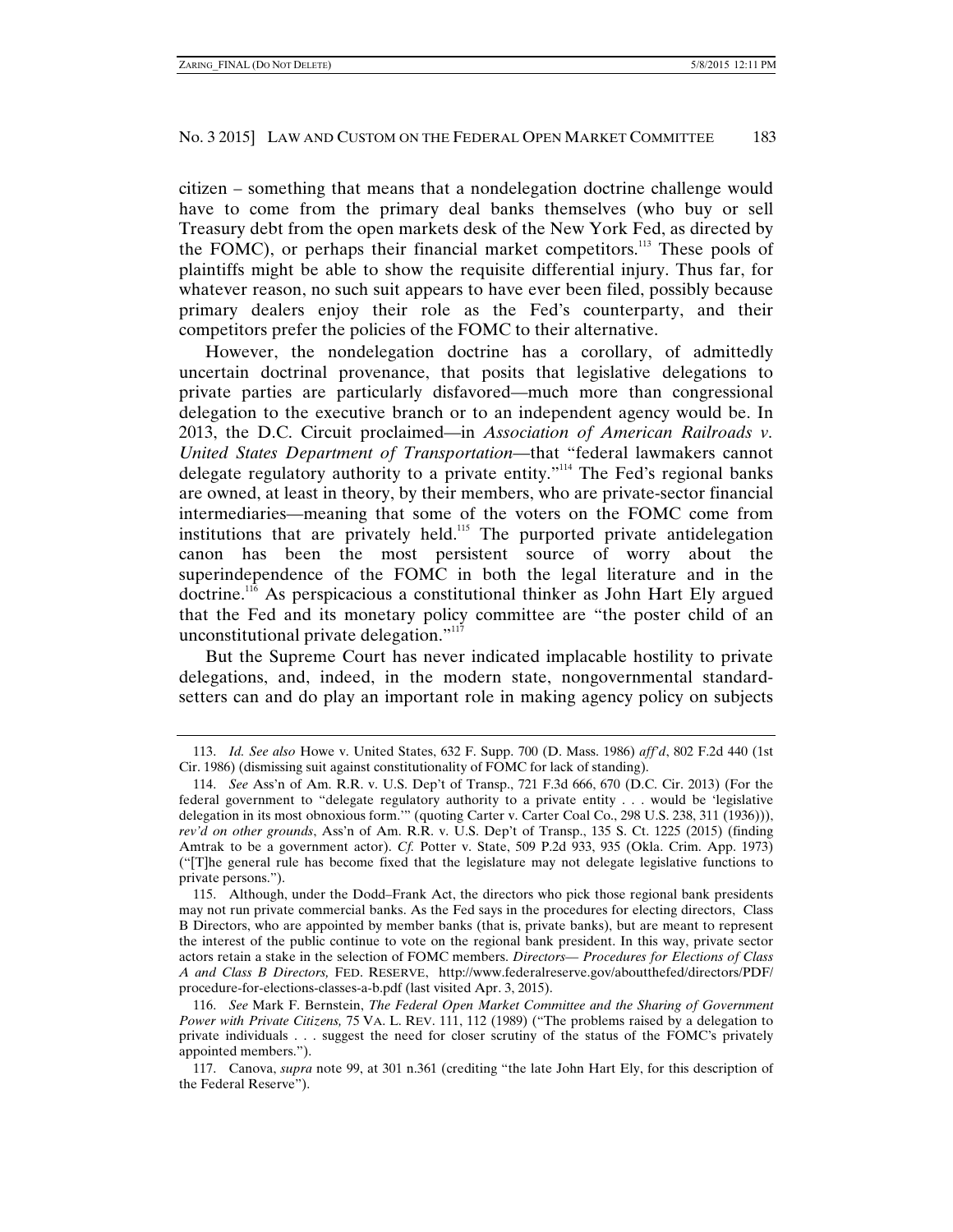ranging from accounting standards set by the privately staffed Financial Accounting Standards Board to safety standards propounded by professional associations of engineers.118 It is to these sorts of precedents that the FOMC would be analogized, if the courts were, as is likely, looking to find a reason to conclude that the FOMC is constitutionally structured.

# E. Secrecy and the FOMC

Because the FOMC's deliberates in private on matters of great import to the public, the third area of consternation about the agency has involved its lack of transparency. This has also engaged the agency, if only modestly, with the legal system.

The FOMC has been exempted from many of the open government requirements that apply to other administrative agencies, such as those imposed upon the government in the Sunshine Act.<sup>119</sup> Although the FOMC is subject to FOIA, it regularly invokes the deliberative process exemption to deny journalists and others a right to listen into its meetings.<sup>120</sup>

The Supreme Court upheld this approach in *Federal Open Market*  Committee of the Federal Reserve System v. Merrill.<sup>121</sup> The Court concluded that the agency's directives, which were first directed to its trading desk before being disseminated more broadly, were exempt from FOIA as interagency memoranda. "We think that if the . . . Directives contain sensitive information not otherwise available, and if immediate release of these Directives would significantly harm the Government's monetary functions or commercial interests, then a slight delay in the publication of the Directives . . . would be permitted."<sup>122</sup>

If the courts have exempted the FOMC from the tender mercies of FOIA, the committee's relationship with the legislative branch has at times been more

<sup>118</sup>*.* Moreover private delegations have been around for some time; in 1893, Congress delegated the power to establish a mandatory height for drawbars on railroad cars to the American Railway Association, upon the pain of the payment of a civil penalty. Act of Mar. 2, 1893, ch. 196, 27 Stat. 531. The Supreme Court affirmed the delegation. *See* St. Louis, Iron Mountain & S. Ry. v. Taylor, 210 U.S. 281, 285–87 (1908); *see also* Harold J. Krent, *Federal Power, Non-Federal Actors: The Ramifications of Free Enterprise Fund*, 79 FORDHAM L. REV. 2425, 2454 n.31 (2011) (discussing the history of the delegation to the American Railway Association). *But see* Mistretta v. United States, 488 U.S. 361, 421 (1989) (Scalia, J., dissenting) (stating that the "delegation of lawmaking authority to the Commission is, in short, unsupported by any legitimating theory to explain why it is not a delegation of legislative power").

 <sup>119. 12</sup> C.F.R. § 281.1 (describing the basis for the FOMC's exemption from the statute is due to its status as a "separate and independent statutory body within the Federal Reserve System).

 <sup>120.</sup> BD. OF GOVS. OF THE FED. RESERVE SYS., INTERPRETIVE LETTER RULING: RULES REGARDING AVAILABILITY OF INFORMATION FROM FEDERAL OPEN MARKET COMMITTEE, 1994 WL 762911, at \*1 (Feb. 1, 1994) (citing 5 U.S.C. § 552(b)(5)) ("Such deliberative, predecisional materials are exempt from disclosure as 'inter-agency or intra-agency memorandums or letters that would not be available by law to a party other than an agency in litigation with the agency.'").

 <sup>121.</sup> Fed. Open Mkt. Comm. of the Fed. Reserve Sys. v. Merrill 443 U.S. 340, 342–43 (1979) ("The Federal Open Market Committee has a practice . . . of withholding certain monetary policy directives from the public during the month they are in effect.").

 <sup>122.</sup> *Id.* at 363.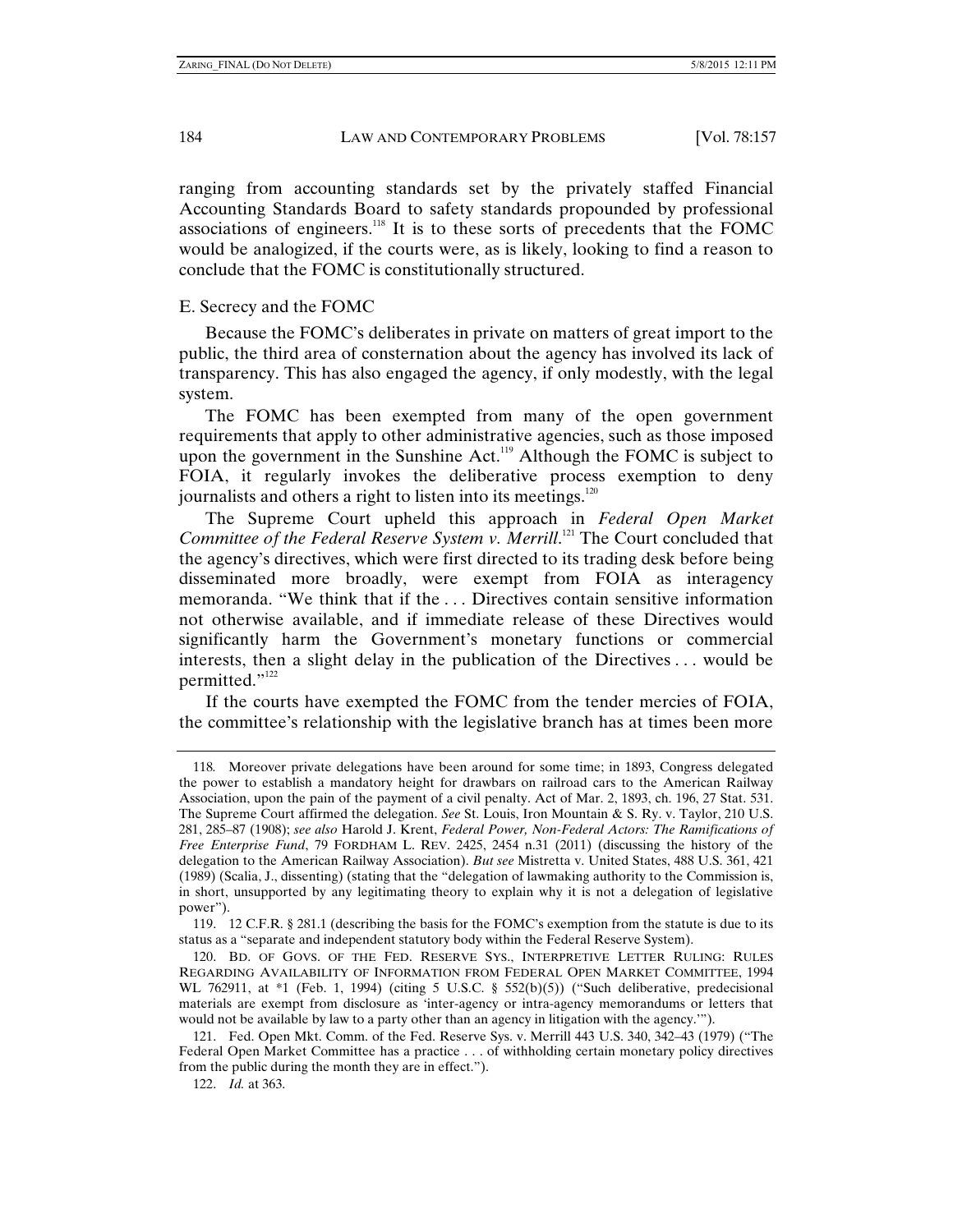contentious. Congress has repeatedly threatened to require more disclosure from the committee.<sup>123</sup> In practice, these sorts of threats are often the first resort of those dissatisfied with the policymaking of the committee.

When, during the 1970s, inflation exposed the Fed to criticism from a number of sectors, Congress, in addition to occasionally engaging in singlelegislator lawsuits, imposed more reporting requirements on the FOMC.124 The committee was obliged to inform Congress of its targets, and its predictions for the economy, via a series of formal reports.125 But, as has been the case with the agency's relationships with the courts, in the end, the FOMC has apparently convinced Congress that what it does is nothing that mere legislators could possibly hope to supervise.126 The Fed protested this threat to its independence and successfully managed to get the requirements removed in 2000.<sup>127</sup>

In addition, in the 1990s, when Congress learned that the FOMC was taping and transcribing its meetings, it insisted that the transcripts be made public.<sup>128</sup> The Fed negotiated a five-year delay on that publication but acceded to Congress's request (much to the benefit of the part of this article which relies on the transcripts of meetings). $129$ 

#### IV

# **CONCLUSION**

The existence of legal protections of the independence of the FOMC that might be thought to amount to superprotections have not been wholly uncontroversial. But that superdiscretion has not made the committee unpredictable, or unbureaucratic. Instead, tradition has interestingly filled the gaping discretionary gap enjoyed by the agency.

This regularization on some metric other than law, given law's unavailability governing central bankers, may in part be due to the committee's organic interest in regularity. The FOMC protects currency stability, and, as it turns out,

 <sup>123.</sup> For a recent history of these events, see MARC LABONTE, CONG. RESEARCH SERV., R42079, FEDERAL RESERVE: OVERSIGHT AND DISCLOSURE (2014).

 <sup>124.</sup> Full Employment and Balanced Growth Act of 1978, Pub. L. No. 95–523, 92 Stat. 1887 ("The Board of Governors shall include an explanation of the reasons for any revisions to or deviations from such objectives and plans.").

 <sup>125.</sup> For a discussion, see JOHN B. TAYLOR, LEGISLATING A RULE FOR MONETARY POLICY 6 (2011) *available at* http://siepr.stanford.edu/?q=/system/files/shared/pubs/papers/pdf/10- 032\_Paper\_Taylor.pdf; Kara Karlson, *Checks and Balances: Using the Freedom of Information Act to Evaluate the Federal Reserve Banks,* 60 AM. U. L. REV. 213, 222 (2010) ("Originally, the Board was not required to report to Congress at all.").

 <sup>126.</sup> For a discussion of this by a famous macroeconomist, see John Taylor, *More on a Two-Track Plan to Restore Growth*, ECON. ONE (Jan. 31, 2011), http://economicsone.com/2011/01/31/more-on-atwo-track-plan-to-restore-growth/ ("In my view Congress should restore the Fed's reporting requirements which it removed in the year 2000 in a little-known section of the American Homeownership and Economic Opportunity Act of 2000.").

 <sup>127.</sup> *Id.* 

 <sup>128.</sup> *See* AUERBACH, *supra* note 11, at 87.

 <sup>129.</sup> *Id.*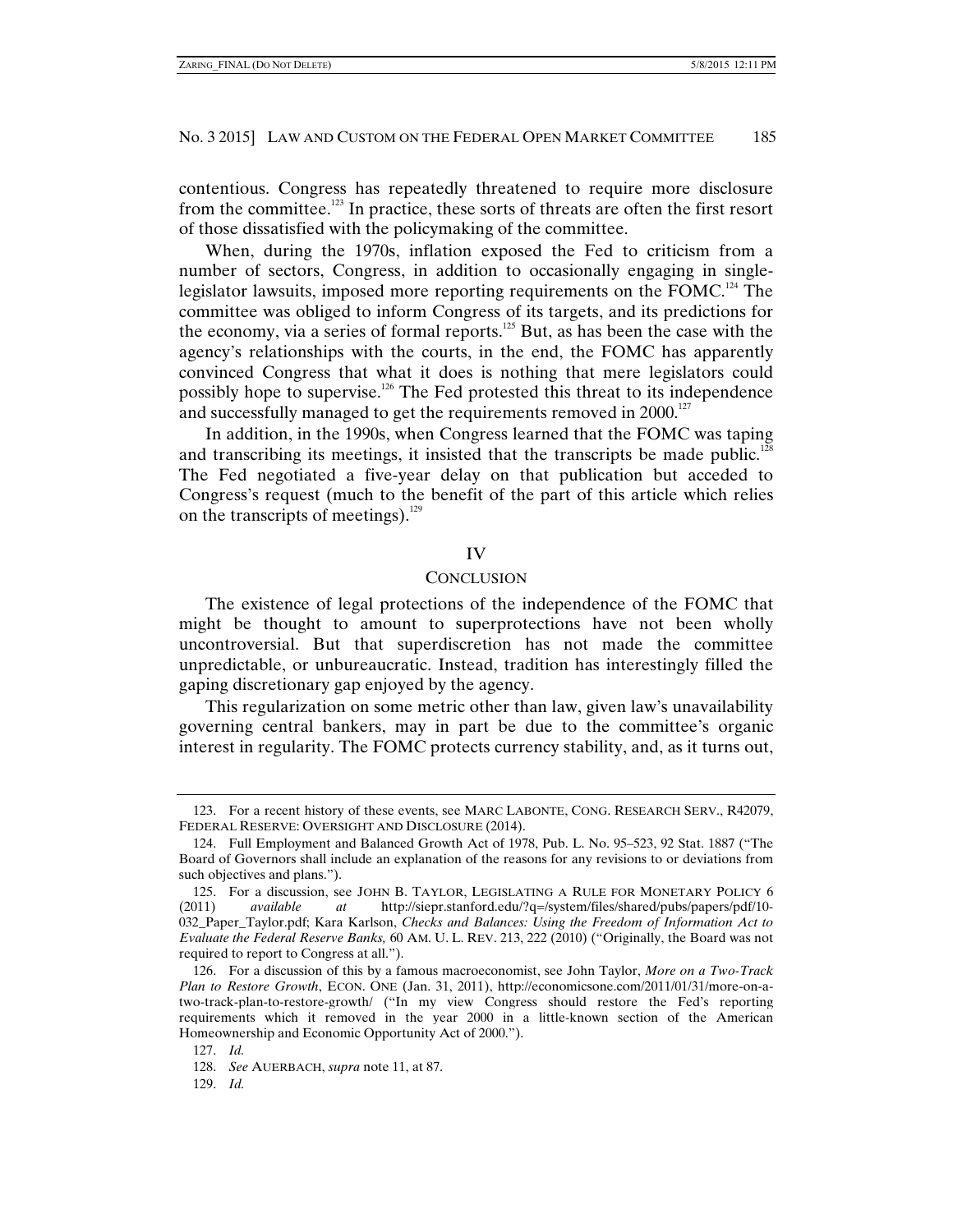stability is an important value for financial markets. The need for traditions and rules may simply be part and parcel of the job of central banking, meaning that if those rules will not be externally imposed, they may be internally adopted.

Over time, consistencies have emerged over the course of the Fed's existence that are quite predictable and that may even—although future research is required before any strong statements could be made—be amenable to some understanding of the relationship between that process and the efforts that the committee makes on the economy as a whole.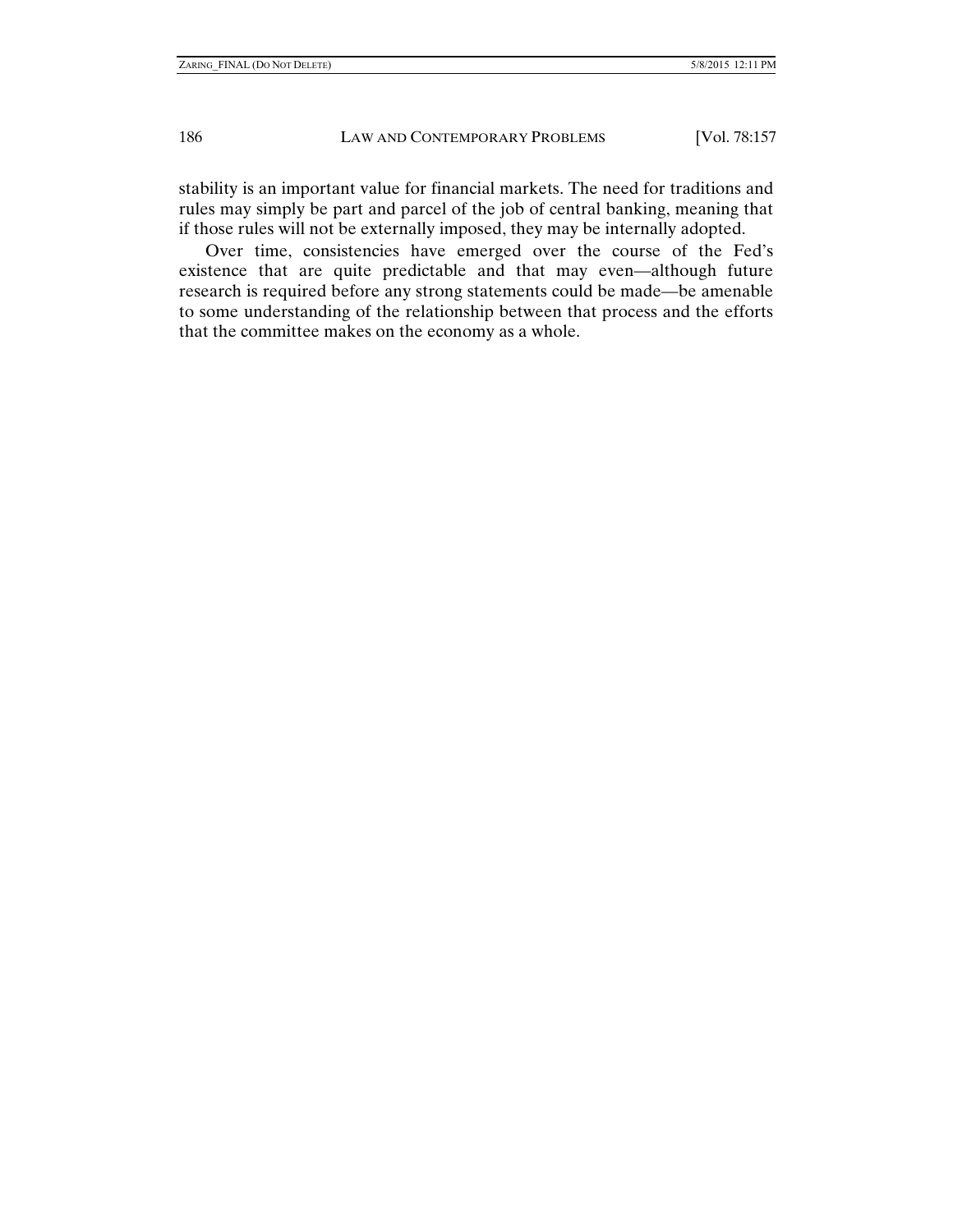# APPENDIX

# *Table 1*

| Dependent variable: federal funds rate |            |                     |            |                                         |            |  |  |  |
|----------------------------------------|------------|---------------------|------------|-----------------------------------------|------------|--|--|--|
|                                        | (1)        | (2)                 | (3)        | (4)                                     | (5)        |  |  |  |
| Lagged federal                         |            |                     |            |                                         |            |  |  |  |
| funds rate                             | $0.938***$ | $0.889***$          | $0.881***$ | $0.880***$                              | $0.881***$ |  |  |  |
|                                        |            | $(40.22)$ $(28.74)$ | (27.74)    | (27.05)                                 | (27.11)    |  |  |  |
| Year                                   |            | $0.0290*$           | $0.0418*$  | $0.0452*$                               | $0.0529**$ |  |  |  |
|                                        |            |                     |            | $(-2.40)$ $(-2.45)$ $(-2.50)$ $(-2.89)$ |            |  |  |  |
| Laughter                               |            |                     | 0.00692    | 0.00564                                 | 0.00820    |  |  |  |
|                                        |            |                     | (1.06)     | (0.65)                                  | (0.95)     |  |  |  |
|                                        |            |                     |            |                                         |            |  |  |  |
| Transcript length                      |            |                     |            | 0.000606                                | 0.00250    |  |  |  |
|                                        |            |                     |            | (0.29)                                  | $(-1.01)$  |  |  |  |
|                                        |            |                     |            |                                         |            |  |  |  |
| Number of<br>attendees                 |            |                     |            |                                         | $0.0200*$  |  |  |  |
|                                        |            |                     |            |                                         | (2.22)     |  |  |  |
|                                        |            |                     |            |                                         |            |  |  |  |
| Constant                               | $0.315*$   | 58.40*              | 83.87*     | $90.80*$                                | 105.2**    |  |  |  |
|                                        | (2.46)     | (2.41)              | (2.46)     | (2.51)                                  | (2.88)     |  |  |  |
| N                                      | 222        | 222                 | 222        | 213                                     | 212        |  |  |  |
| adj. $R$ -sq                           | 0.880      | 0.882               | 0.882      | 0.879                                   | 0.881      |  |  |  |
| t statistics in                        |            |                     |            |                                         |            |  |  |  |
| parentheses                            |            |                     |            |                                         |            |  |  |  |
| * $p<0.05$ ** $p<0.01$ *** $p<0.001$ " |            |                     |            |                                         |            |  |  |  |